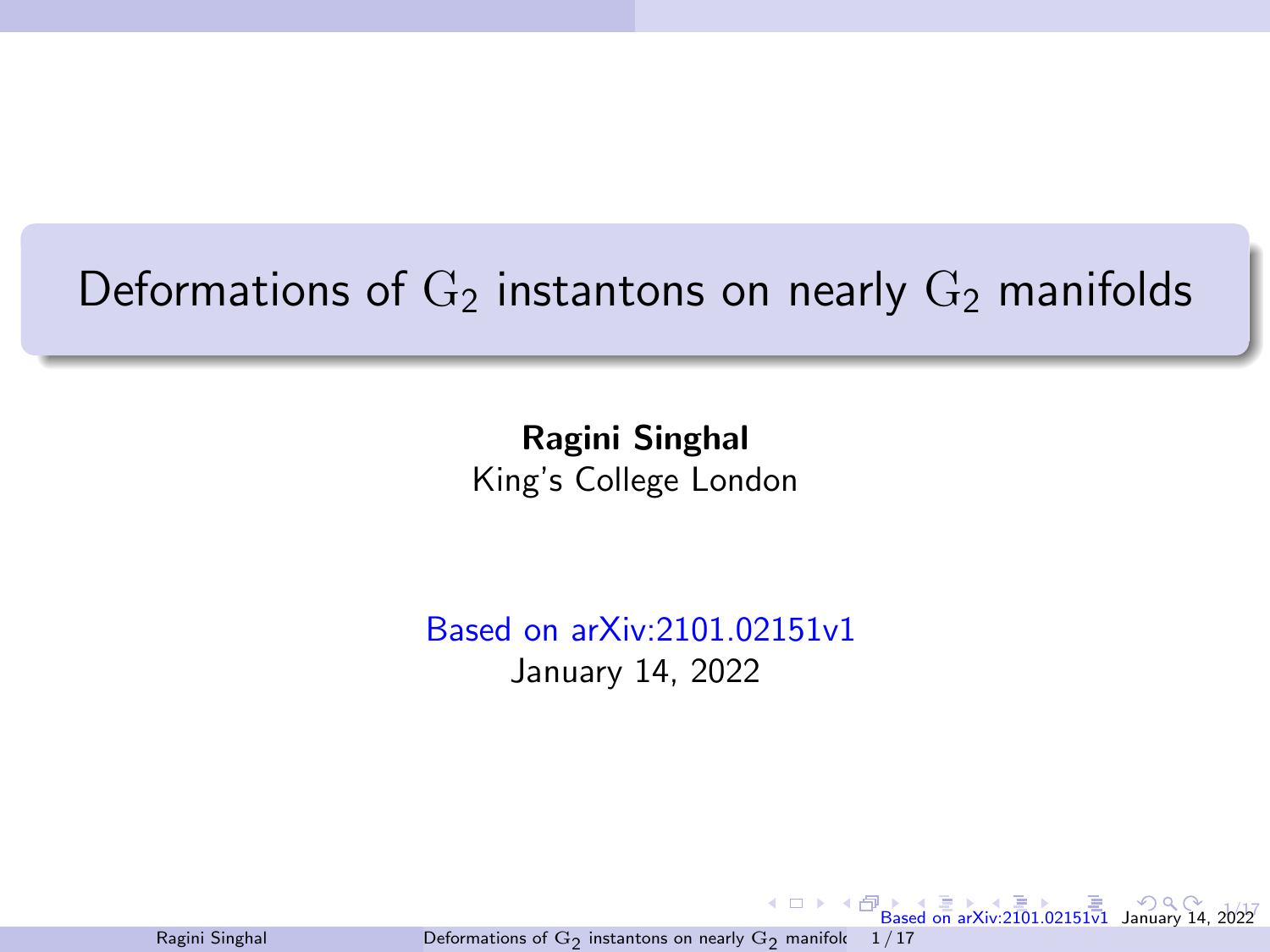<span id="page-1-0"></span>A  $\mathrm{G}_2$  structure on  $M^7$  is a 3-form  $\varphi$  which is *non-degenerate*. G<sub>2</sub> structure  $\leftrightarrow$  "non-degenerate" 3-form  $\varphi \leftrightarrow g_{\varphi}$  and orientation nonlinearly. Thus, we have a Hodge star operator  $*_\varphi$  and dual 4-form  $*_\varphi \varphi = \psi$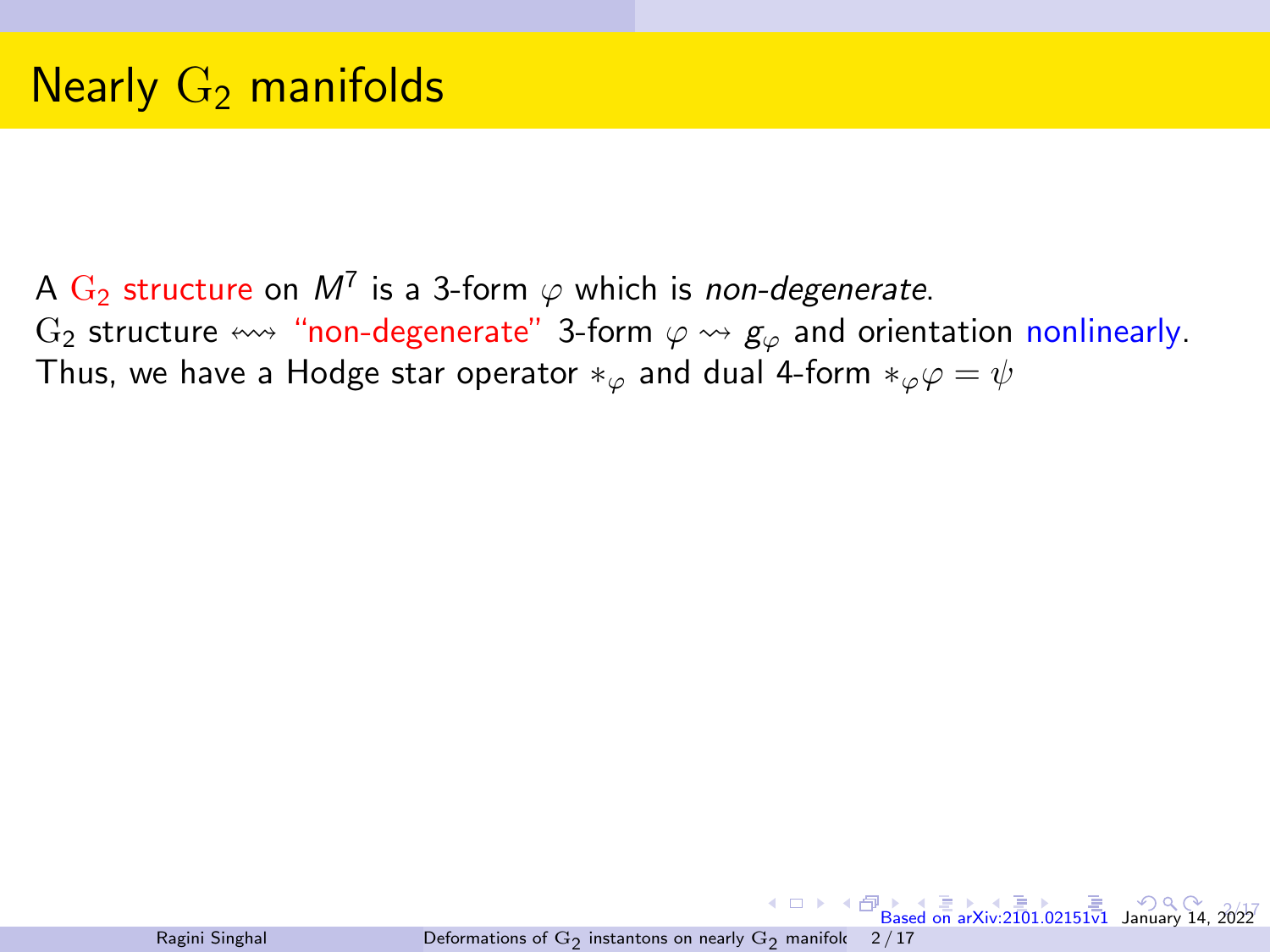<span id="page-2-0"></span>A  $\mathrm{G}_2$  structure on  $M^7$  is a 3-form  $\varphi$  which is *non-degenerate*. G<sub>2</sub> structure  $\leftrightarrow$  "non-degenerate" 3-form  $\varphi \leftrightarrow g_{\varphi}$  and orientation nonlinearly. Thus, we have a Hodge star operator  $*_\varphi$  and dual 4-form  $*_\varphi \varphi = \psi$ 

#### Definition

A  $\mathrm{G}_2$  structure  $\varphi$  on  $M^7$  is *nearly parallel* if for some non-zero real constant  $\tau_0$ 

 $d\varphi = \tau_0 \psi$ .

In this case, the manifold  $(M, \varphi)$  is a nearly  $G_2$  manifold.

 $202$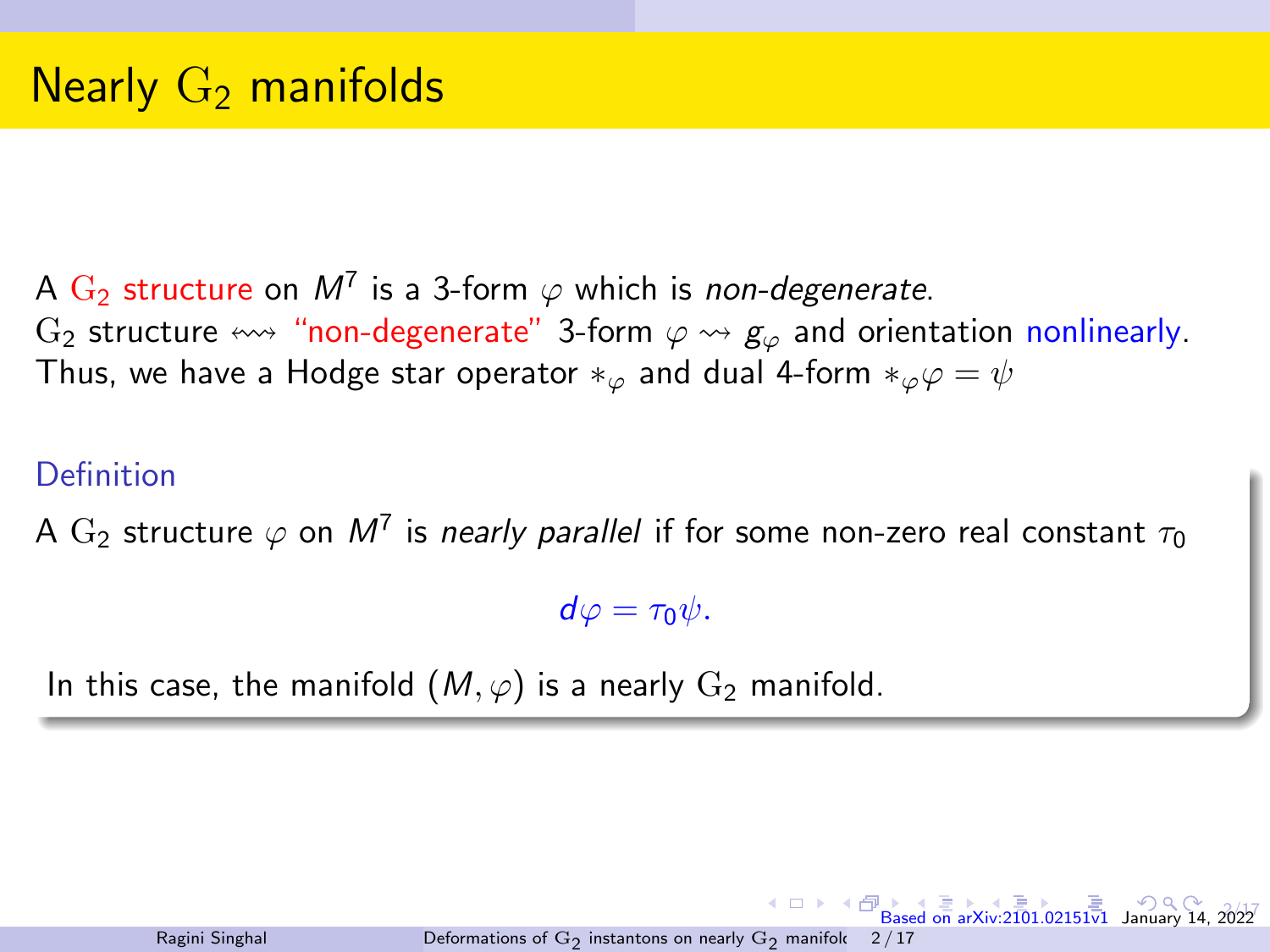# <span id="page-3-0"></span>More on nearly  $G_2$  manifolds

- Introduced as manifolds with weak holonomy  $G_2$  by Gray in 1971.
- **Equivalently defined by the condition that the cone over a nearly**  $G_2$  **manifold** has exceptional holonomy inside Spin(7).
- Nearly  $\mathrm{G}_2$  manifolds are **positive Einstein** with  $\mathrm{Ric}_{g_\varphi} = \frac{21}{8}\tau_0^2 g_\varphi$
- Under certain conditions nearly  $G_2$  manifolds are compactification of M-theory
- Classification of homogeneous nearly  $G_2$  manifolds: Friedrich–Kath–Moroianu–Semmelmann (1997)
- **Infinitesimal deformations of nearly**  $G<sub>2</sub>$  **structures: Alexandrov–Semmelmann** (2012)
- Obstructedness of the infinitesimal deformations:Dwivedi–S.(2020), Nagy–Semmelmann (2020).

 $3.57$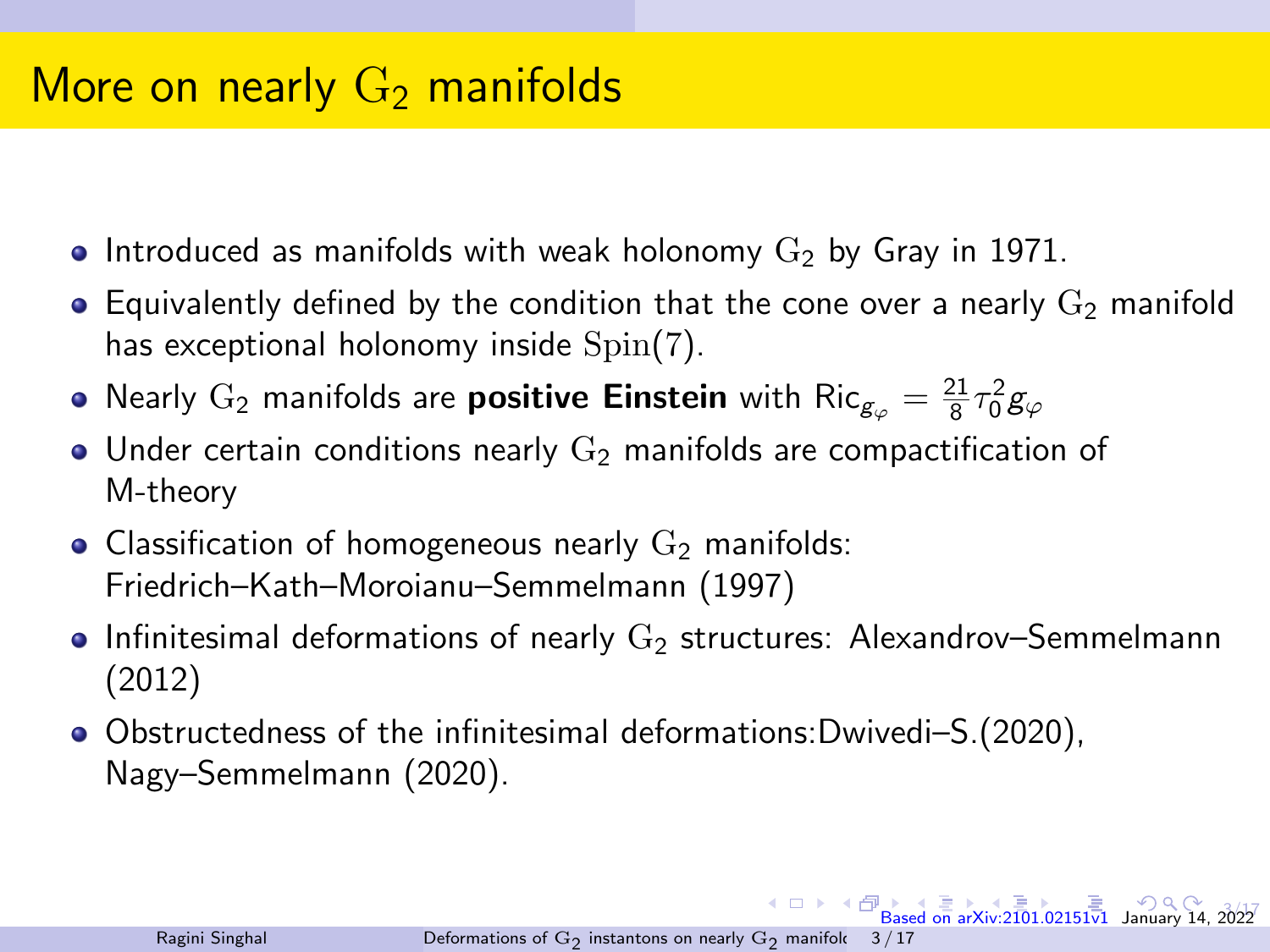# <span id="page-4-0"></span>**Motivation from Nearly Kähler 6-manifolds**

- The nearly  $G_2$  manifolds are similar to the 6-dimensional nearly Kähler (NK) manifolds in many ways.
- $\bullet$  NG<sub>2</sub> and NK 6-manifolds are the only 2 cases on which a unique totally skew-symmetric parallel metric connection exists [Cleyton–Swann].
- In 2016 Charbonneau–Harland studied the infinitesimal deformation space of instantons on 6-dim NK manifolds.
- The approach used in the NK case can be *partially* borrowed for the nearly  $G<sub>2</sub>$  instantons.

 $4h$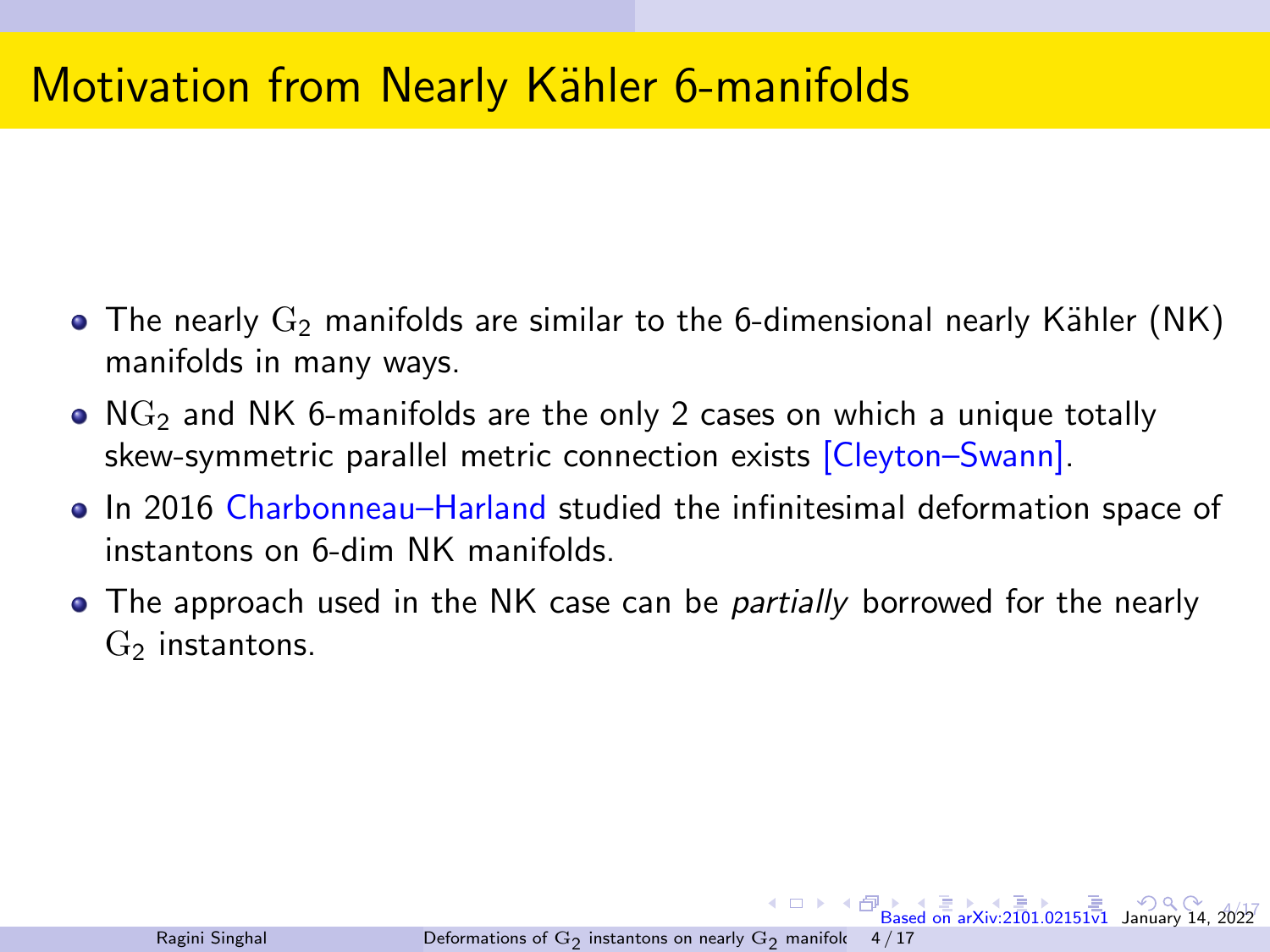<span id="page-5-0"></span> $(M, \varphi)$ : nearly  $G_2$  manifold,

$$
d\varphi = \tau_0 \psi \qquad (\psi = *_{\varphi} \varphi, \tau_0 \neq 0)
$$

[B](#page-9-0)[as](#page-10-0)[ed o](#page-0-0)[n arX](#page-41-0)[iv:21](#page-0-0)[01.0](#page-41-0)[2151](#page-0-0)[v1](#page-41-0) January 14, 2022 Ragini Singhal Deformations of  $\mathrm{G}_2$  [instantons on nearly](#page-0-0)  $\mathrm{G}_2$  manifold 5 / 17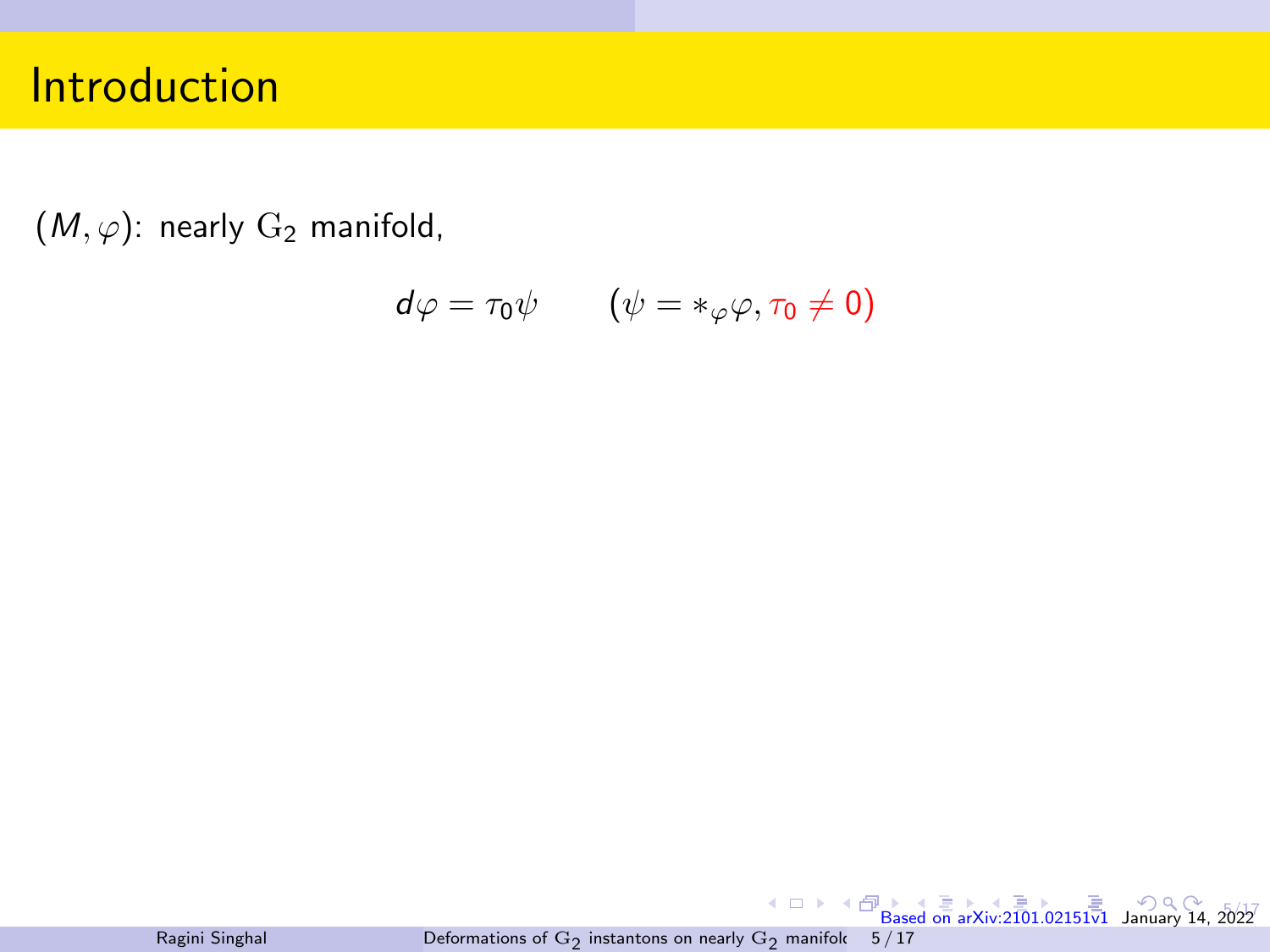$(M, \varphi)$ : nearly  $G_2$  manifold,

$$
d\varphi = \tau_0 \psi \qquad (\psi = *_{\varphi} \varphi, \tau_0 \neq 0)
$$

 $\mathcal{J}(M)$  : the rank 8 spinor bundle over M.

nearly  $\mathrm{G}_2$  structure  $\varphi$  on  $M \stackrel{1\text{-}1}{\longleftrightarrow}$  unit real Killing spinor  $\eta$  on  $\textbf{\textit{f}}(M)$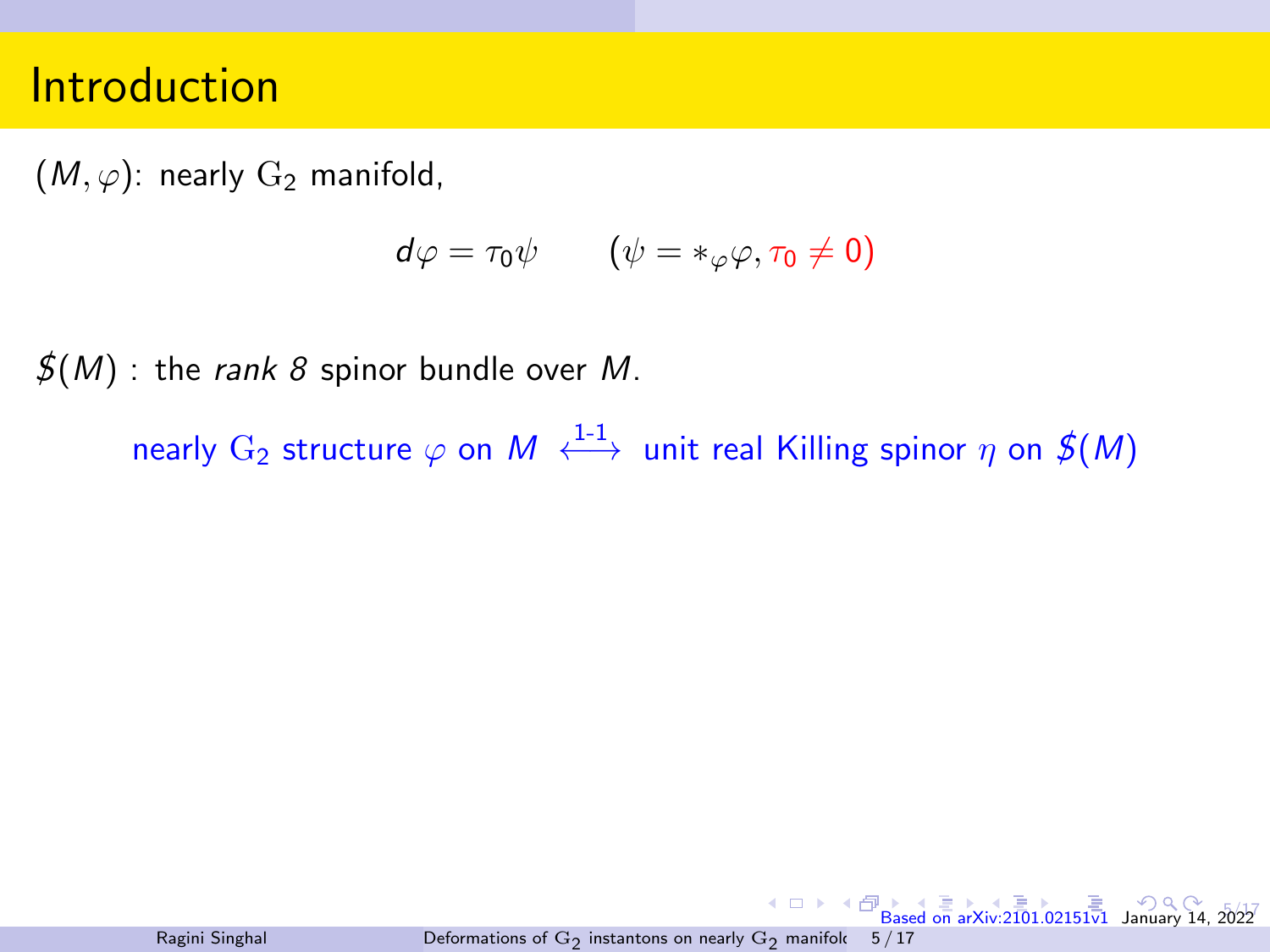$(M, \varphi)$ : nearly  $G_2$  manifold,

$$
d\varphi = \tau_0 \psi \qquad (\psi = *_{\varphi} \varphi, \tau_0 \neq 0)
$$

 $\mathcal{J}(M)$  : the rank 8 spinor bundle over M.

nearly  $\mathrm{G}_2$  structure  $\varphi$  on  $M \stackrel{1\text{-}1}{\longleftrightarrow}$  unit real Killing spinor  $\eta$  on  $\textbf{\textit{f}}(M)$ 

$$
\underbrace{\nabla^g_X}\eta=-\frac{\tau_0}{8}X\cdot\eta
$$

lift of the Levi-Civita connection induced by  $g_{\varphi}$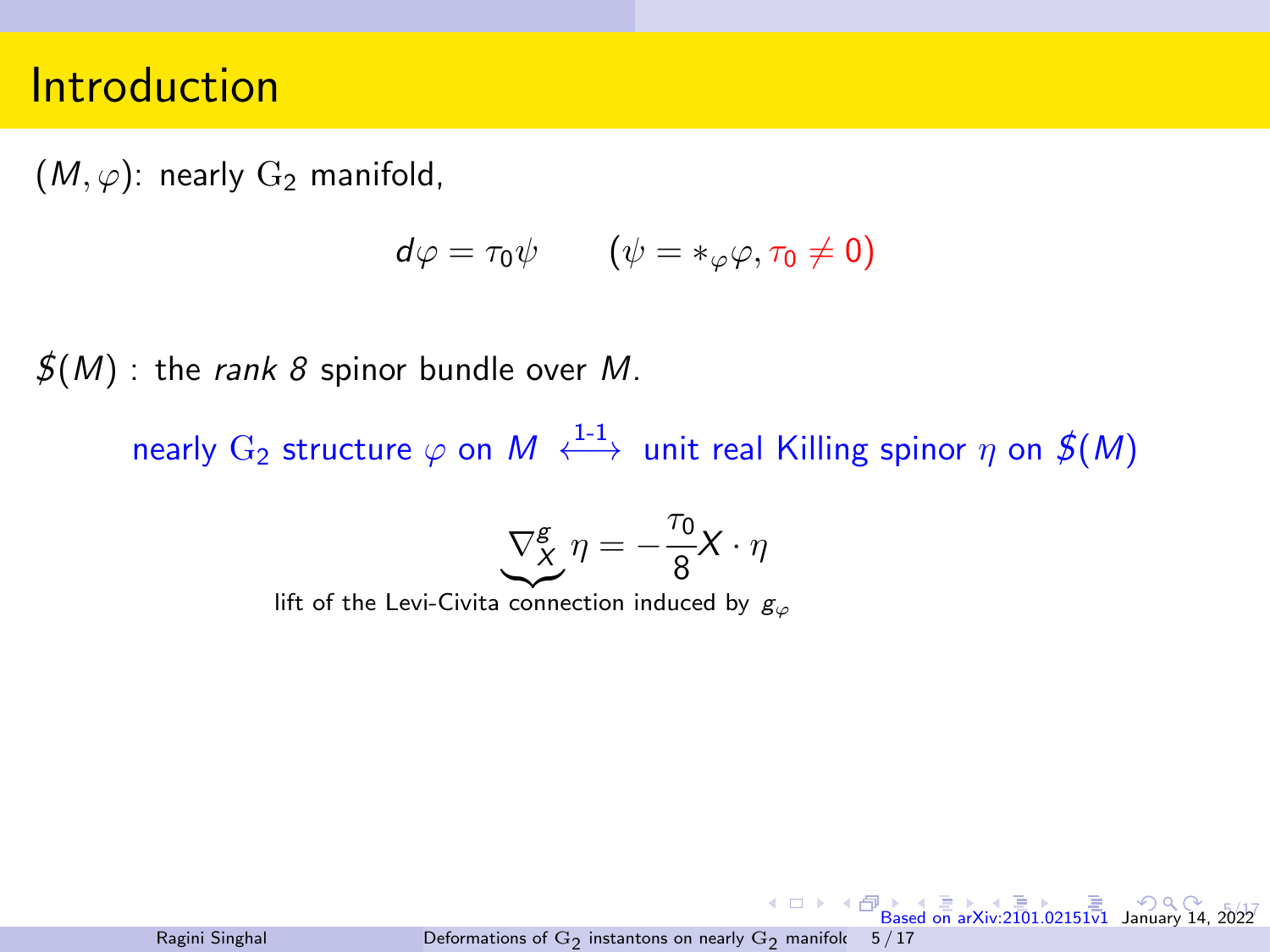$(M, \varphi)$ : nearly  $G_2$  manifold,

$$
d\varphi = \tau_0 \psi \qquad (\psi = *_{\varphi} \varphi, \tau_0 \neq 0)
$$

 $\mathcal{J}(M)$  : the rank 8 spinor bundle over M.

nearly  $\mathrm{G}_2$  structure  $\varphi$  on  $M \stackrel{1\text{-}1}{\longleftrightarrow}$  unit real Killing spinor  $\eta$  on  $\textbf{\textit{f}}(M)$ 

$$
\underbrace{\nabla^g_X}\eta=-\frac{\tau_0}{8}X\cdot\eta
$$

lift of the Levi-Civita connection induced by  $g_{\varphi}$ 

 $\tau_0$  can be altered to any non-zero real number, we fix  $\tau_0 = 4$ .

Nearly  $G_2$  manifold:  $(M^7, \varphi, \eta)$  where

$$
d\varphi = 4\psi
$$
, or equivalently  $\nabla^g_X \eta = -\frac{1}{2}X \cdot \eta$ .

 $5.77$ 

[B](#page-9-0)[as](#page-10-0)[ed o](#page-0-0)[n arX](#page-41-0)iv: $2101.02151\overline{v1}$  $2101.02151\overline{v1}$  $2101.02151\overline{v1}$  $2101.02151\overline{v1}$  $2101.02151\overline{v1}$  $2101.02151\overline{v1}$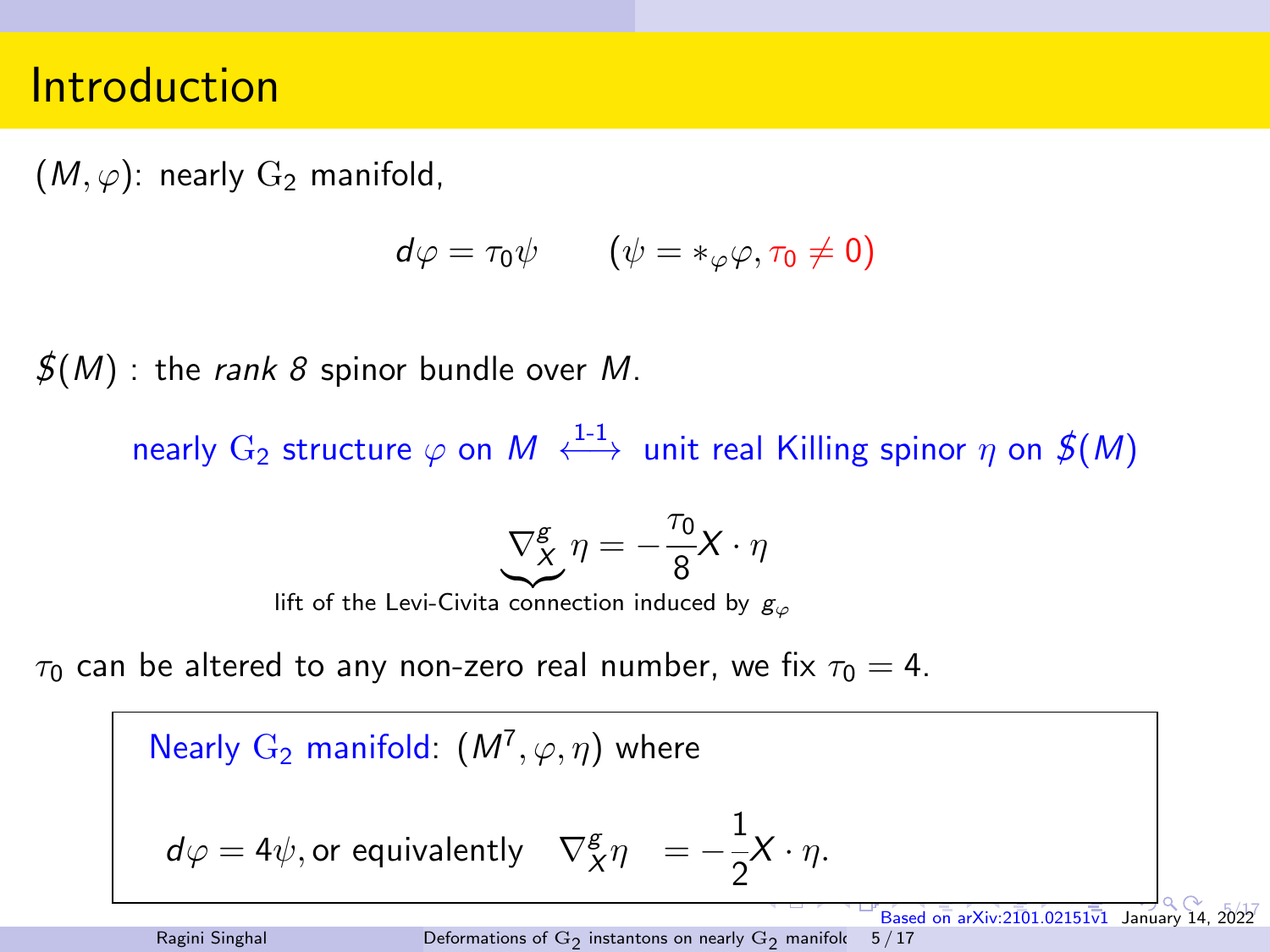<span id="page-9-0"></span> $(M, \varphi)$ : nearly  $G_2$  manifold,

$$
d\varphi = \tau_0 \psi \qquad (\psi = *_{\varphi} \varphi, \tau_0 \neq 0)
$$

 $\mathcal{J}(M)$  : the rank 8 spinor bundle over M.

nearly  $\mathrm{G}_2$  structure  $\varphi$  on  $M \stackrel{1\text{-}1}{\longleftrightarrow}$  unit real Killing spinor  $\eta$  on  $\textbf{\textit{f}}(M)$ 

$$
\underbrace{\nabla^g_X}\eta=-\frac{\tau_0}{8}X\cdot\eta
$$

lift of the Levi-Civita connection induced by  $g_{\varphi}$ 

 $\tau_0$  can be altered to any non-zero real number, we fix  $\tau_0 = 4$ .

Nearly  $G_2$  manifold:  $(M^7, \varphi, \eta)$  where  $d\varphi=4\psi,$  or equivalently  $-\nabla^{\mathcal{g}}_{X}\eta=-\frac{1}{2}$  $\frac{1}{2}X \cdot \eta$ .  $\implies$  Ric<sub>g<sub> $\varphi$ </sub> = 6g<sub> $\varphi$ </sub></sub> [B](#page-9-0)[as](#page-10-0)[ed o](#page-0-0)[n arX](#page-41-0)[iv:21](#page-0-0)[01.0](#page-41-0)[2151](#page-0-0) $\overline{v}$ 1 January 14

Ragini Singhal Deformations of  $\mathrm{G}_2$  [instantons on nearly](#page-0-0)  $\mathrm{G}_2$  manifold 5 / 17  $5.77$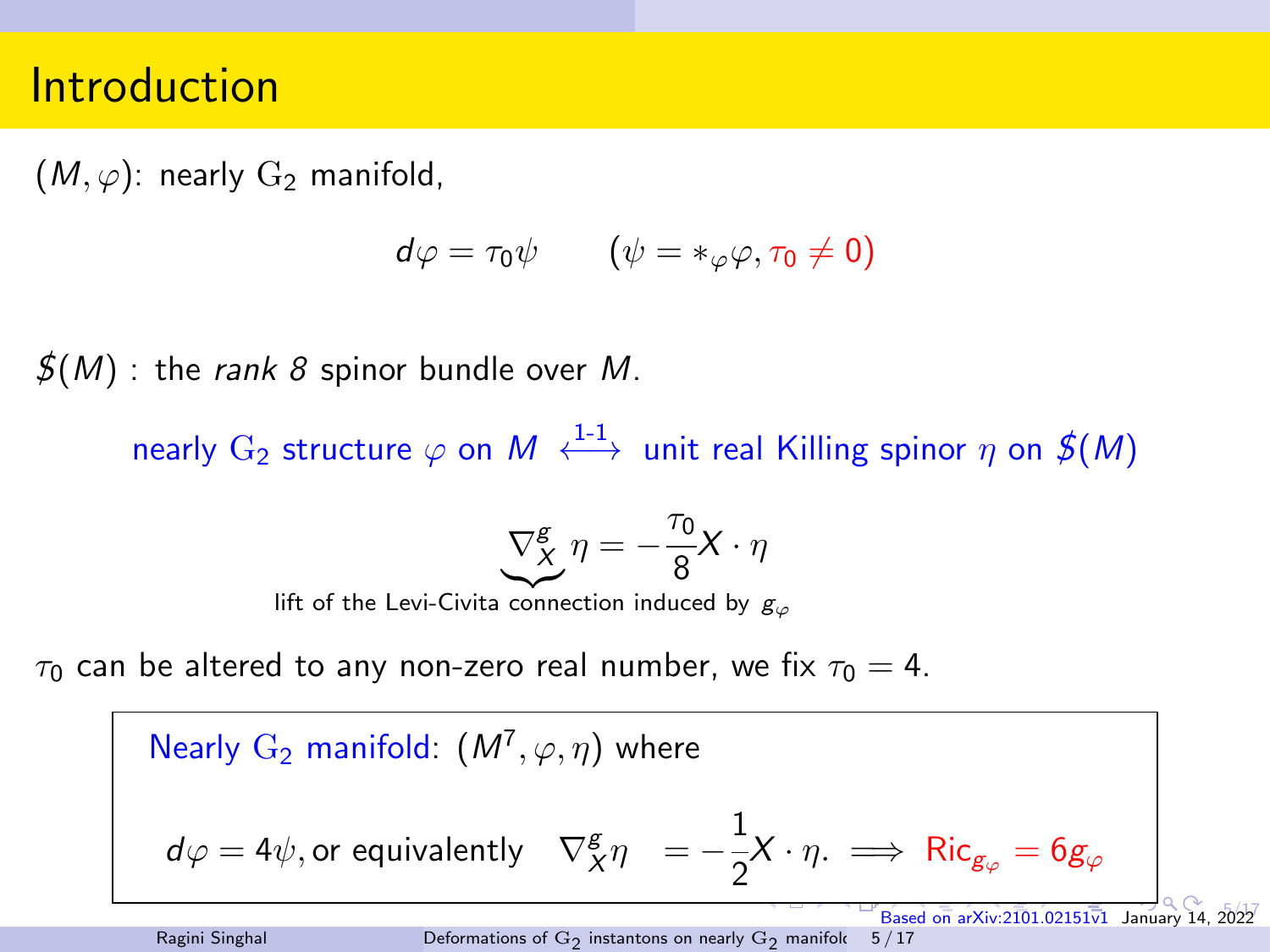<span id="page-10-0"></span> $\mathcal{P} \rightarrow M$ : principal G-bundle A: connection 1-form on  $P$  with curvature  $F_A$ .

#### Definition

The connection A is a  $\mathrm{G}_2$  instanton on M if  $F_A \cdot \eta = 0$  or equivalently  $F_A \wedge \psi = 0$ .

Nearly  $\mathrm{G}_2$  instantons are **Yang–Mills** :  $(d^A)^*F_A = 0$ .

Ragini Singhal Deformations of  $\mathrm{G}_2$  [instantons on nearly](#page-0-0)  $\mathrm{G}_2$  manifold  $\overline{\bigoplus}_{\text{Based on arXiv}:2101.02151v1}$  $\overline{\bigoplus}_{\text{Based on arXiv}:2101.02151v1}$  $\overline{\bigoplus}_{\text{Based on arXiv}:2101.02151v1}$  $\overline{\bigoplus}_{\text{Based on arXiv}:2101.02151v1}$  $\overline{\bigoplus}_{\text{Based on arXiv}:2101.02151v1}$  $\overline{\bigoplus}_{\text{Based on arXiv}:2101.02151v1}$  $\overline{\bigoplus}_{\text{Based on arXiv}:2101.02151v1}$  $\overline{\bigoplus}_{\text{Based on arXiv}:2101.02151v1}$  $\overline{\bigoplus}_{\text{Based on arXiv}:2101.02151v1}$  $\overline{\bigoplus}_{\text{Based on arXiv}:2101.02151v1}$  January 14, 6 / 17

6/17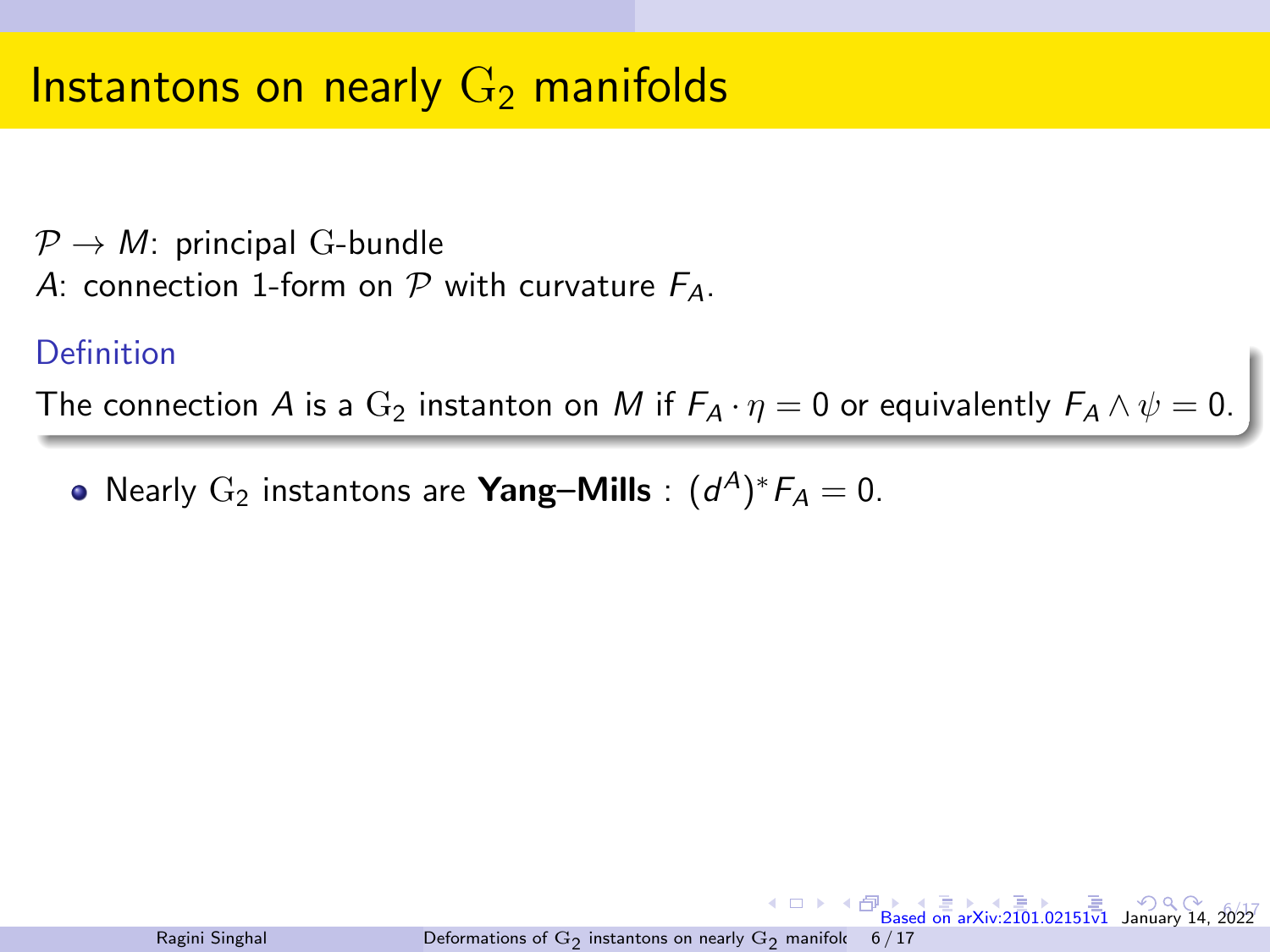$\mathcal{P} \rightarrow M$ : principal G-bundle A: connection 1-form on  $P$  with curvature  $F_A$ .

#### Definition

The connection A is a  $\mathrm{G}_2$  instanton on M if  $F_A \cdot \eta = 0$  or equivalently  $F_A \wedge \psi = 0$ .

Nearly  $\mathrm{G}_2$  instantons are **Yang–Mills** :  $(d^A)^*F_A = 0$ .  $\epsilon \in \Gamma(\Lambda^1 \otimes \text{Ad}_{\mathcal{P}})$  is an infinitesimal deformation of an instanton A if

> $d^A \epsilon \cdot \eta = 0$ , linearized instanton equation  $(d^A)^*\epsilon=0.$  Gauge fixing

Ragini Singhal Deformations of  $\mathrm{G}_2$  [instantons on nearly](#page-0-0)  $\mathrm{G}_2$  manifold 6 / 17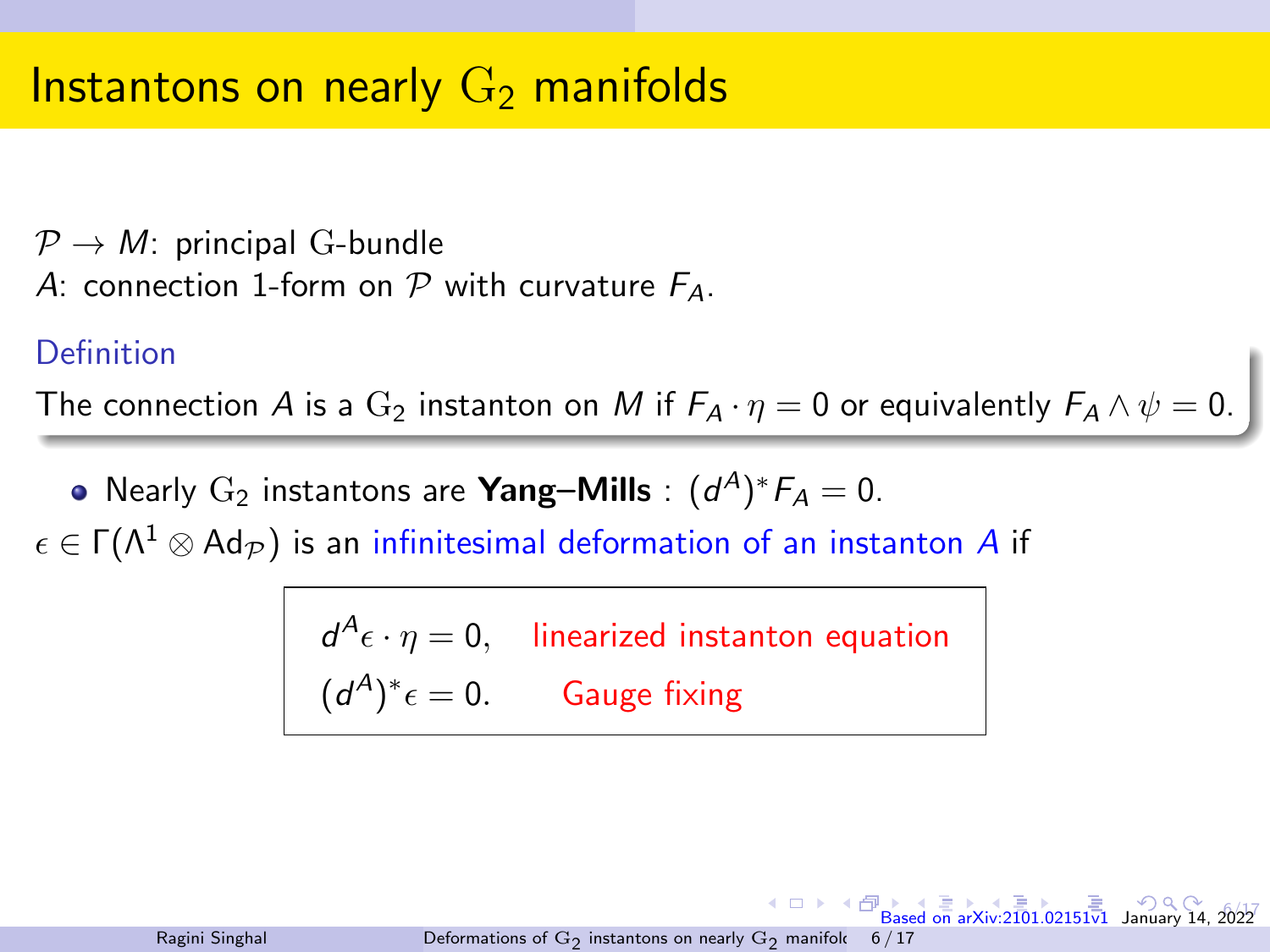<span id="page-12-0"></span> $\mathcal{P} \rightarrow M$ : principal G-bundle A: connection 1-form on  $P$  with curvature  $F_A$ .

#### Definition

The connection A is a  $\mathrm{G}_2$  instanton on M if  $F_A \cdot \eta = 0$  or equivalently  $F_A \wedge \psi = 0$ .

Nearly  $\mathrm{G}_2$  instantons are **Yang–Mills** :  $(d^A)^*F_A = 0$ .  $\epsilon \in \Gamma(\Lambda^1 \otimes \text{Ad}_{\mathcal{P}})$  is an infinitesimal deformation of an instanton A if

> $d^A \epsilon \cdot \eta = 0$ , linearized instanton equation  $(d^A)^*\epsilon=0.$  Gauge fixing

Goal: Describe the infinitesimal deformation space of the nearly  $G<sub>2</sub>$  instanton A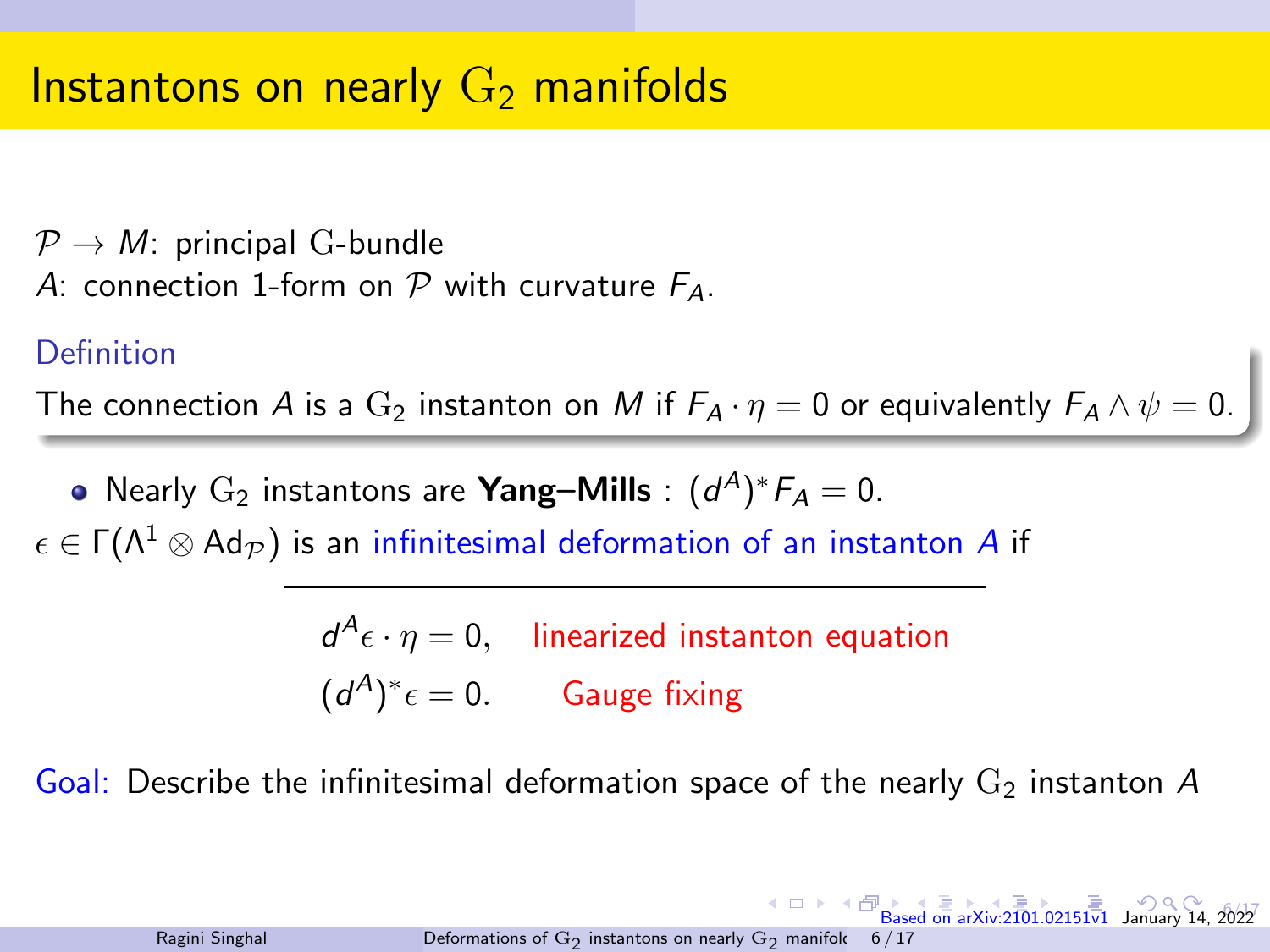<span id="page-13-0"></span> $(M, \varphi, \eta)$ , nearly  $G_2$  manifold.

family of connections  $\nabla^t$  with totally skew-symmetric torsion [Agricola–Friedrich]

$$
\nabla_X^t Y = \nabla_X^g Y + \frac{t}{3} \varphi(X, Y, \cdot)
$$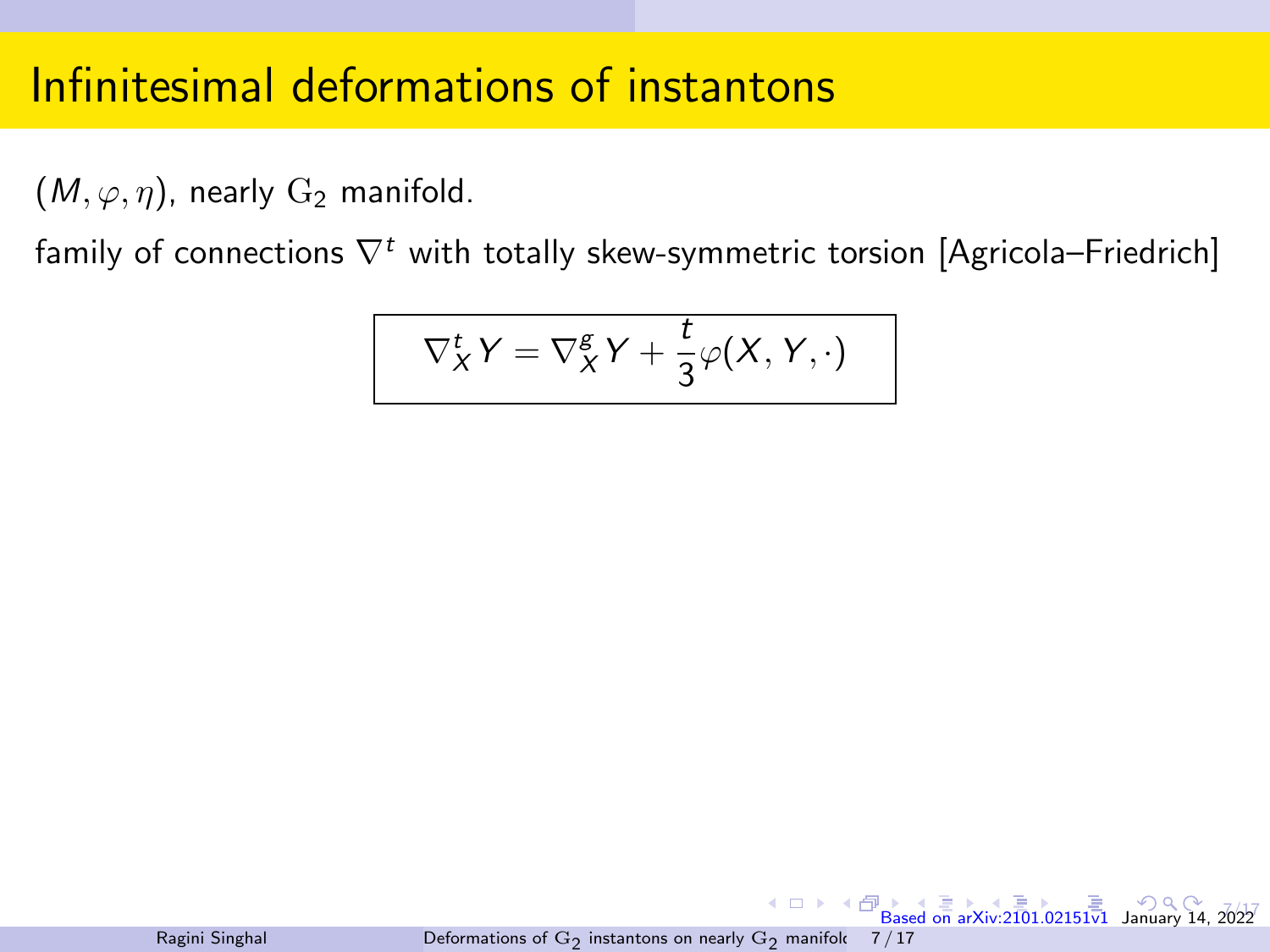$(M, \varphi, \eta)$ , nearly  $G_2$  manifold.

family of connections  $\nabla^t$  with totally skew-symmetric torsion [Agricola–Friedrich]

$$
\nabla_X^t Y = \nabla_X^g Y + \frac{t}{3} \varphi(X, Y, \cdot)
$$

$$
\bullet \ \nabla^{-1} \eta = 0 \implies Hol(\nabla^{-1}) \subset G_2.
$$

 $\nabla^{-1}$  is a  $\mathrm{G}_2$  instanton.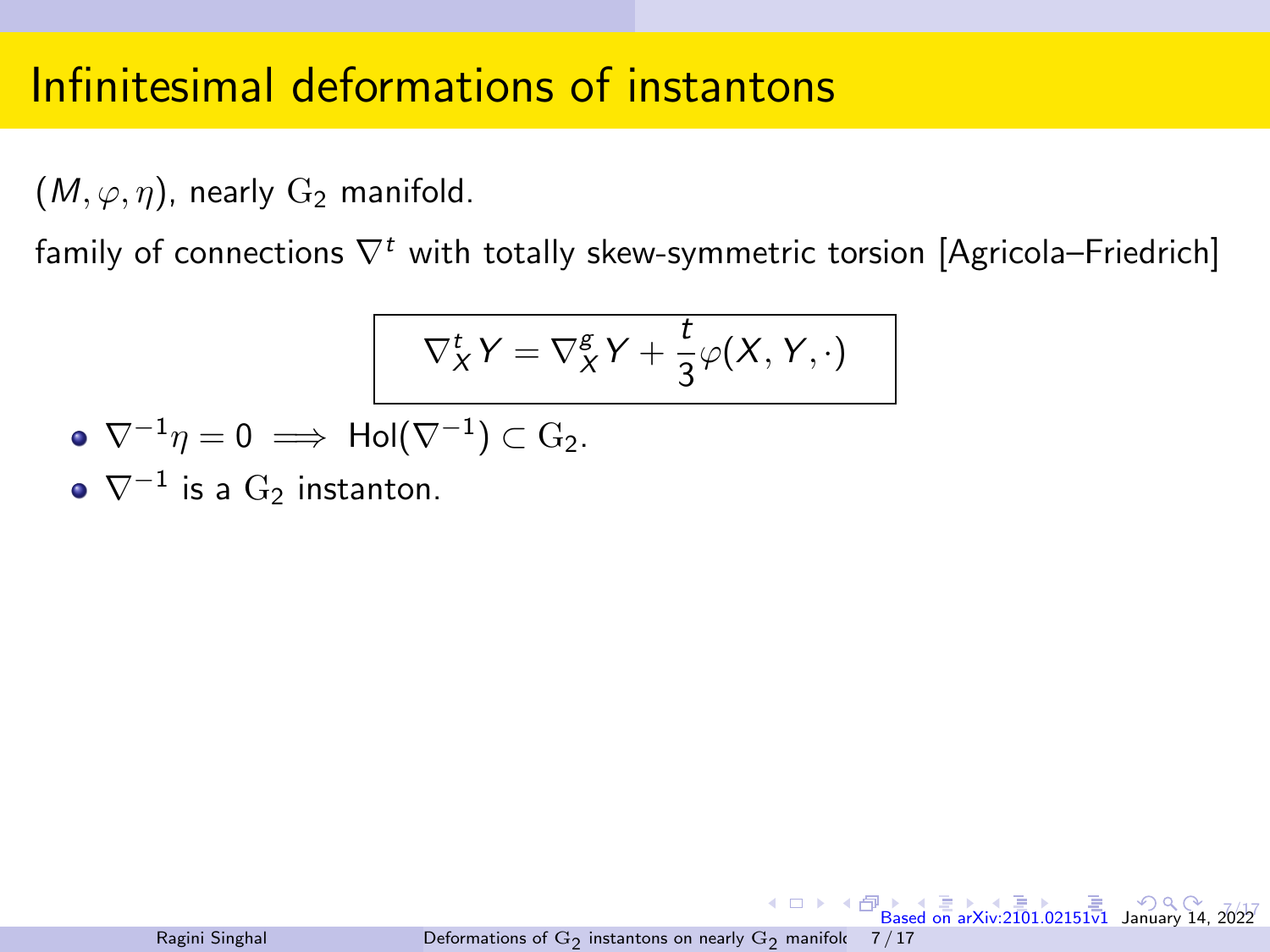$(M, \varphi, \eta)$ , nearly  $G_2$  manifold.

family of connections  $\nabla^t$  with totally skew-symmetric torsion [Agricola–Friedrich]

$$
\nabla_X^t Y = \nabla_X^g Y + \frac{t}{3} \varphi(X, Y, \cdot)
$$

$$
\bullet \ \nabla^{-1} \eta = 0 \implies \mathsf{Hol}(\nabla^{-1}) \subset \mathrm{G}_2.
$$

 $\nabla^{-1}$  is a  $\mathrm{G}_2$  instanton.

∇<sup>−</sup><sup>1</sup> : characteristic/canonical connection [Cleyton–Swann]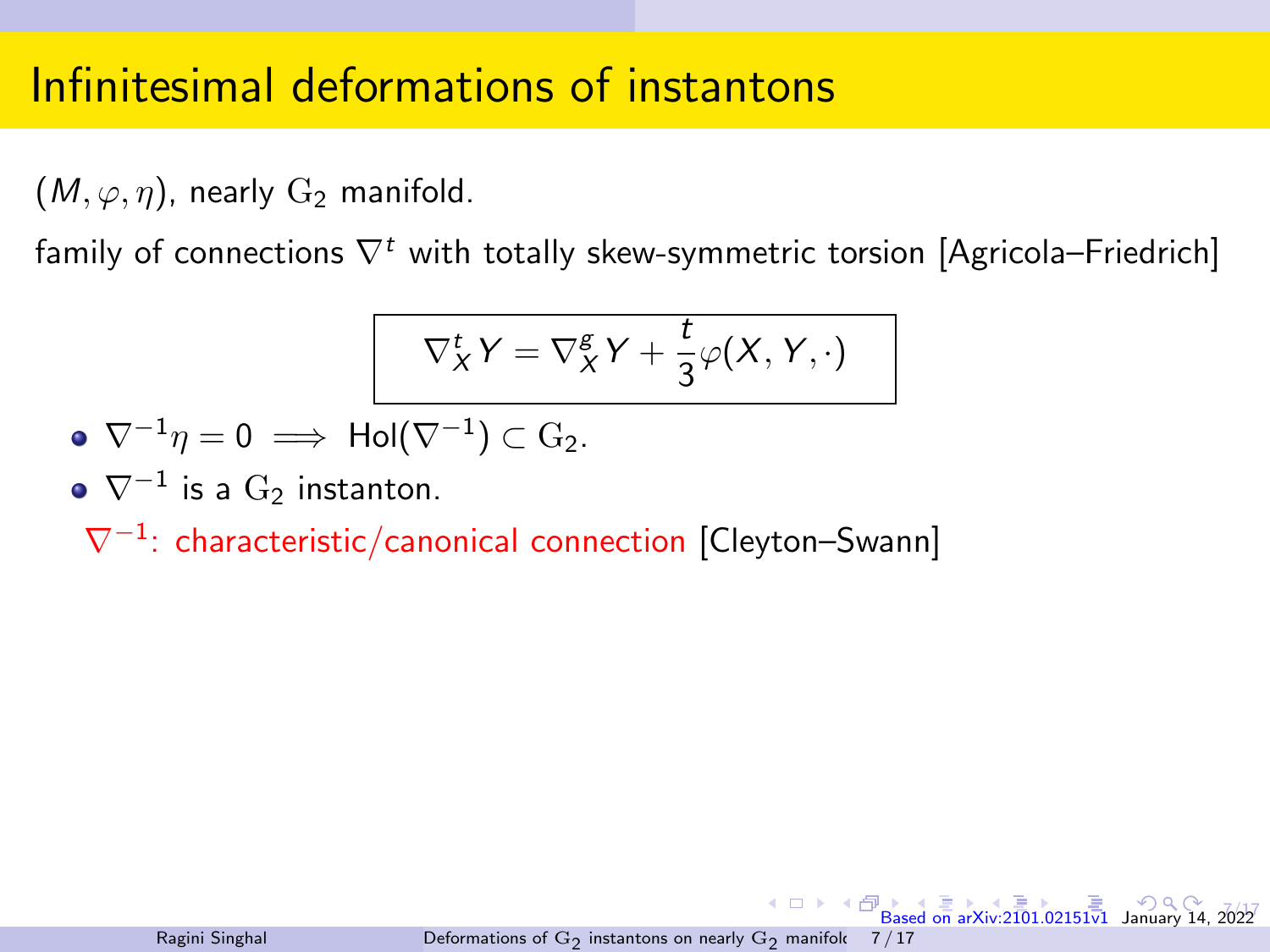<span id="page-16-0"></span> $(M, \varphi, \eta)$ , nearly  $G_2$  manifold.

family of connections  $\nabla^t$  with totally skew-symmetric torsion [Agricola–Friedrich]

$$
\nabla^t_X Y = \nabla^g_X Y + \frac{t}{3} \varphi(X, Y, \cdot)
$$

$$
\bullet \ \nabla^{-1} \eta = 0 \implies \mathsf{Hol}(\nabla^{-1}) \subset \mathrm{G}_2.
$$

 $\nabla^{-1}$  is a  $\mathrm{G}_2$  instanton.

∇<sup>−</sup><sup>1</sup> : characteristic/canonical connection [Cleyton–Swann]

 $D^{t,A}\colon$  associated Dirac operators on  $\mathscr{S} M\otimes \mathsf{Ad}_\mathcal{P},$ 

#### Proposition

 $\epsilon$  is an infinitesimal deformation of a nearly  $G_2$  instanton A if and only if

$$
D^{t,A}(\epsilon \cdot \eta) = -\frac{t+5}{2}\epsilon \cdot \eta, \quad \forall t \in \mathbb{R}.
$$

 $7.77$ 

 $\overline{B}$  $\overline{B}$  $\overline{B}$   $\overline{B}$   $\overline{C}$   $\overline{D}$   $\overline{D}$   $\overline{D}$   $\overline{D}$   $\overline{D}$   $\overline{D}$   $\overline{D}$   $\overline{D}$   $\overline{D}$   $\overline{D}$   $\overline{D}$   $\overline{D}$   $\overline{D}$   $\overline{D}$   $\overline{D}$   $\overline{D}$   $\overline{D}$   $\overline{D}$   $\overline{D}$   $\overline{D}$   $\overline{D}$   $\overline{$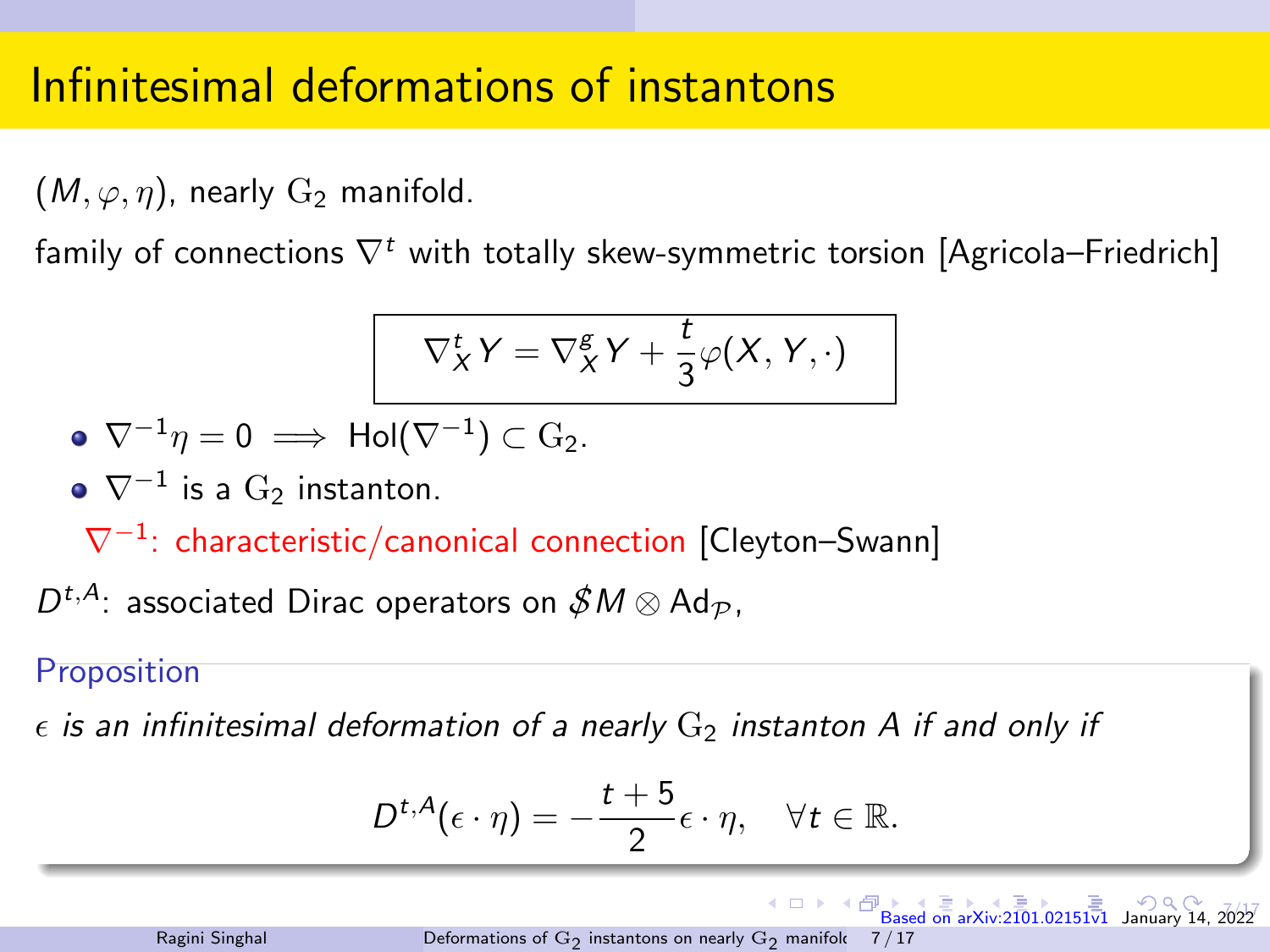### <span id="page-17-0"></span>Infinitesimal deformations of nearly  $G_2$  instantons

Schrödinger–Lichnerowicz formula (Agricola–Friedrich 2004)

$$
(D^{t/3,A})^2 \mu = (\nabla^{t,A})^* \nabla^{t,A} \mu + \frac{1}{4} \text{Scal}_{g} \mu + \frac{t}{6} d\varphi \cdot \mu - \frac{t^2}{18} ||\varphi||^2 \mu + F_A \cdot \mu.
$$

\n- \n
$$
\|\varphi\|^2 = 7
$$
, \n  $\text{Scal}_g = 42$ , \n  $\mathbf{d}\varphi \cdot \epsilon \cdot \eta = 4\psi \cdot \epsilon \cdot \eta = -4\epsilon \cdot \eta$ , \n  $\mathbf{F}_A \cdot \epsilon \cdot \eta = -2\epsilon \cdot \mathbf{F}_A \cdot \eta$ \n
\n

 $(D^{t/3,A})^2(\epsilon\cdot\eta)=(\nabla^{t,A})^*\nabla^{t,A}(\epsilon\cdot\eta)-\frac{1}{16\epsilon}$  $\frac{1}{18}(7t^2+12t-189)\epsilon\cdot\eta-2(\epsilon\mathbb{I}F_A)\cdot\eta.$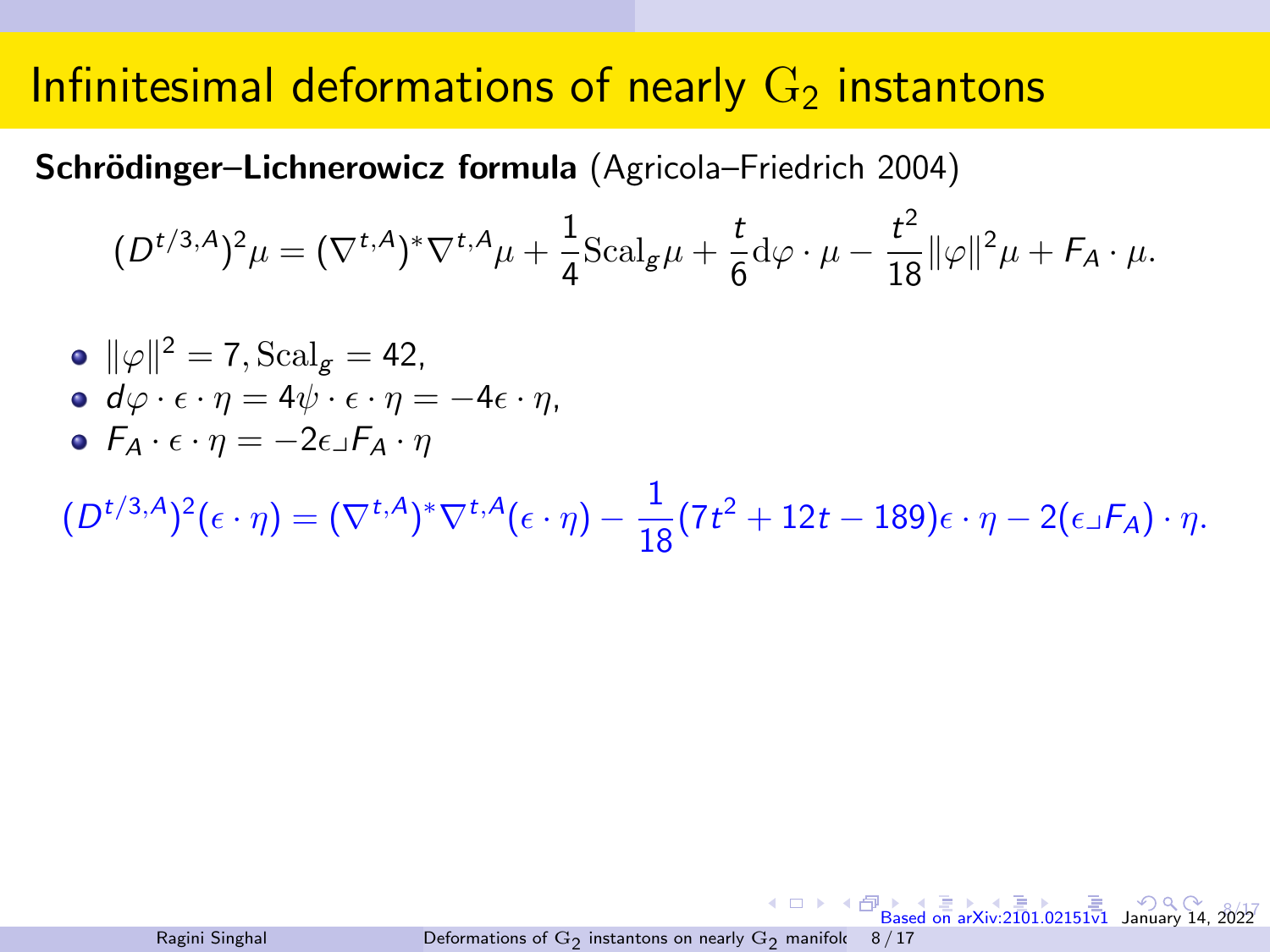# <span id="page-18-0"></span>Infinitesimal deformations of nearly  $G_2$  instantons

Schrödinger–Lichnerowicz formula (Agricola–Friedrich 2004)

$$
(D^{t/3,A})^2\mu = (\nabla^{t,A})^* \nabla^{t,A} \mu + \frac{1}{4} \text{Scal}_{g} \mu + \frac{t}{6} d\varphi \cdot \mu - \frac{t^2}{18} ||\varphi||^2 \mu + F_A \cdot \mu.
$$

\n- \n
$$
\|\varphi\|^2 = 7
$$
, \n  $\text{Scal}_g = 42$ ,\n
\n- \n $d\varphi \cdot \epsilon \cdot \eta = 4\psi \cdot \epsilon \cdot \eta = -4\epsilon \cdot \eta$ ,\n
\n- \n $F_A \cdot \epsilon \cdot \eta = -2\epsilon \cdot F_A \cdot \eta$ \n
\n- \n $(D^{t/3,A})^2(\epsilon \cdot \eta) = (\nabla^{t,A})^* \nabla^{t,A}(\epsilon \cdot \eta) - \frac{1}{18}(7t^2 + 12t - 189)\epsilon \cdot \eta - 2(\epsilon \cdot F_A) \cdot \eta$ .\n
\n

### Theorem (Ball–Oliveira'19, S.'20)

Any  $G_2$ -instanton A on a principal G-bundle over a compact nearly  $G_2$  manifold M is rigid if

- (i) the structure group G is abelian, or
- (ii) the eigenvalues of the operator  $\epsilon \mapsto -2\epsilon \lrcorner F_A$  are either all greater than  $-\frac{28}{5}$ or all smaller than 6.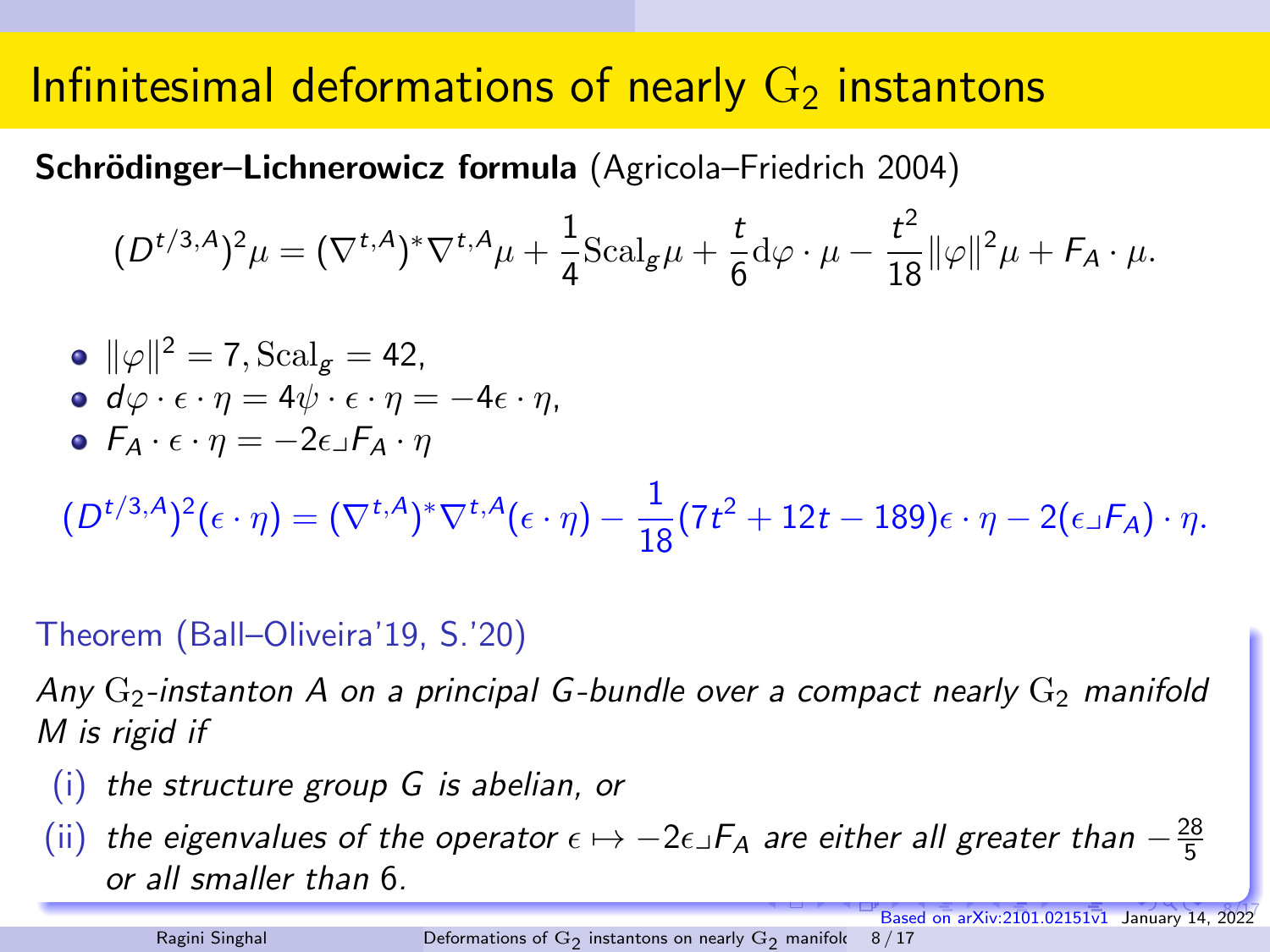# <span id="page-19-0"></span>Homogeneous nearly  $G_2$  spaces

 $G/H$ : homogeneous nearly  $G_2$  manifold Classification: compact, simply connected (Friedrich–Kath–Moroianu–Semmelmann 1997):

 $\mathcal{S}(\mathcal{S}^7, g_{round}) = \mathrm{Spin}(7)/\mathrm{G}_2, \quad \quad (\mathcal{S}^7, g_{squashed}) = \frac{\mathrm{Sp}(2) \times \mathrm{Sp}(1)}{\mathrm{Sp}(1) \times \mathrm{Sp}(1)}$ SO(5)/SO(3),  $M(3, 2) = \frac{\text{SU}(3) \times \text{SU}(2)}{\text{U}(1) \times \text{SU}(2)}$  $N(k, l) = \text{SU}(3)/S_{k, l}^1$ ,  $k, l \in \mathbb{Z}$ ,  $Q(1, 1, 1) = \text{SU}(2)^3/\text{U}(1)^2$ . Here  $S^1_{k,l} = \text{diag}(e^{ik\theta}, e^{il\theta}, e^{-i(k+l)\theta})$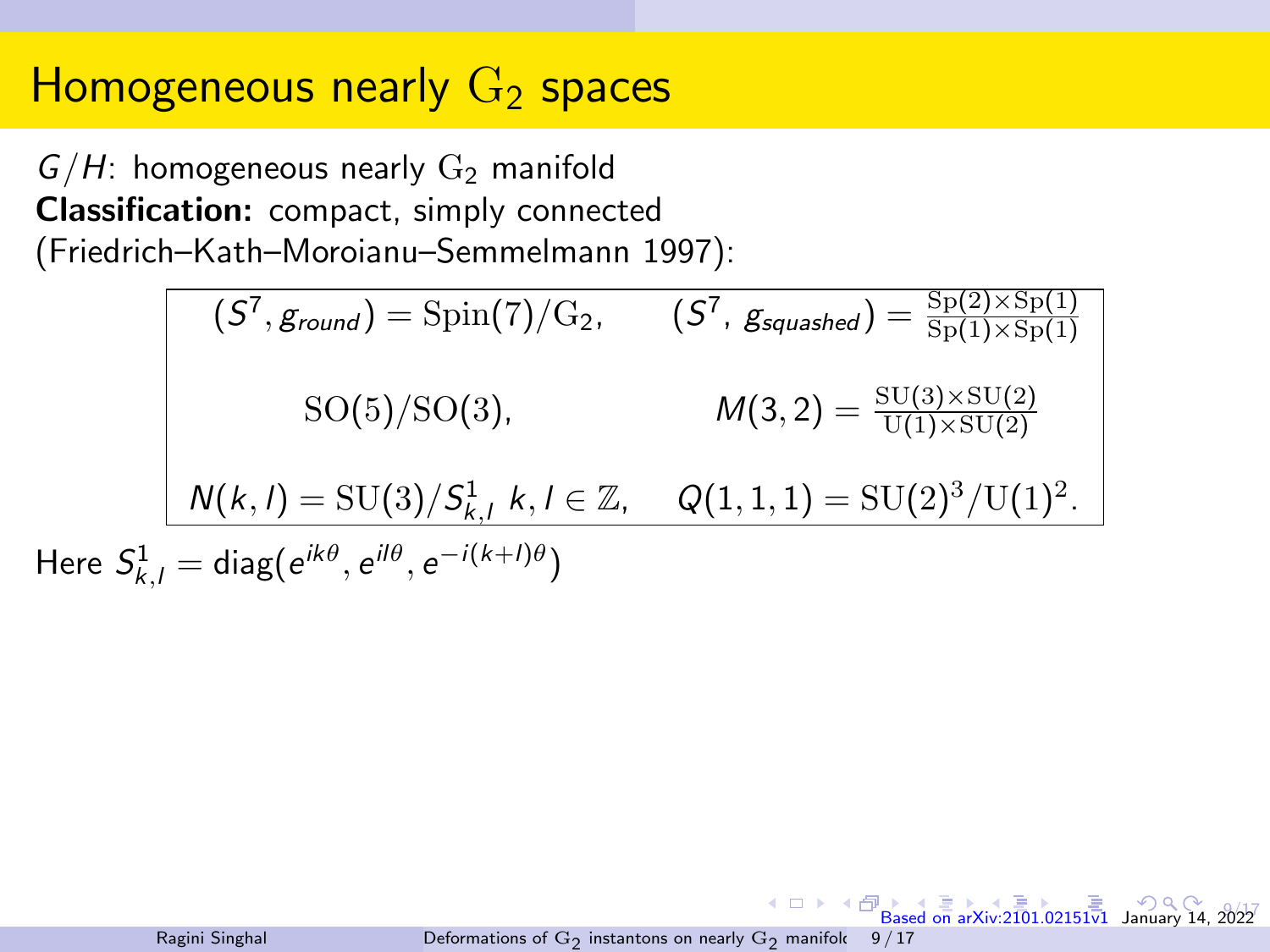# Homogeneous nearly  $G_2$  spaces

 $G/H$ : homogeneous nearly  $G_2$  manifold Classification: compact, simply connected (Friedrich–Kath–Moroianu–Semmelmann 1997):

 $\mathcal{S}(\mathcal{S}^7, g_{round}) = \mathrm{Spin}(7)/\mathrm{G}_2, \quad \quad (\mathcal{S}^7, g_{squashed}) = \frac{\mathrm{Sp}(2) \times \mathrm{Sp}(1)}{\mathrm{Sp}(1) \times \mathrm{Sp}(1)}$ SO(5)/SO(3),  $M(3, 2) = \frac{\text{SU}(3) \times \text{SU}(2)}{\text{U}(1) \times \text{SU}(2)}$  $N(k, l) = \text{SU}(3)/S_{k, l}^1$ ,  $k, l \in \mathbb{Z}$ ,  $Q(1, 1, 1) = \text{SU}(2)^3/\text{U}(1)^2$ . Here  $S^1_{k,l} = \text{diag}(e^{ik\theta}, e^{il\theta}, e^{-i(k+l)\theta})$ all reductive  $\implies \mathfrak{g} = \mathfrak{h} \oplus \mathfrak{m}$ , canonical homogeneous connection on  $G/H$  is an **instanton** on •  $G \times_{ad} m$  with str group H **G**  $\times_{\text{ad}\circ\lambda}$  m with str group  $G_2$ . ( $\lambda$ , isotropy homomorphism)

 $8.57$ 

 $\overline{B}$  $\overline{B}$  $\overline{B}$   $\overline{B}$   $\overline{C}$   $\overline{D}$   $\overline{D}$   $\overline{D}$   $\overline{D}$   $\overline{D}$   $\overline{D}$   $\overline{D}$   $\overline{D}$   $\overline{D}$   $\overline{D}$   $\overline{D}$   $\overline{D}$   $\overline{D}$   $\overline{D}$   $\overline{D}$   $\overline{D}$   $\overline{D}$   $\overline{D}$   $\overline{D}$   $\overline{D}$   $\overline{D}$   $\overline{$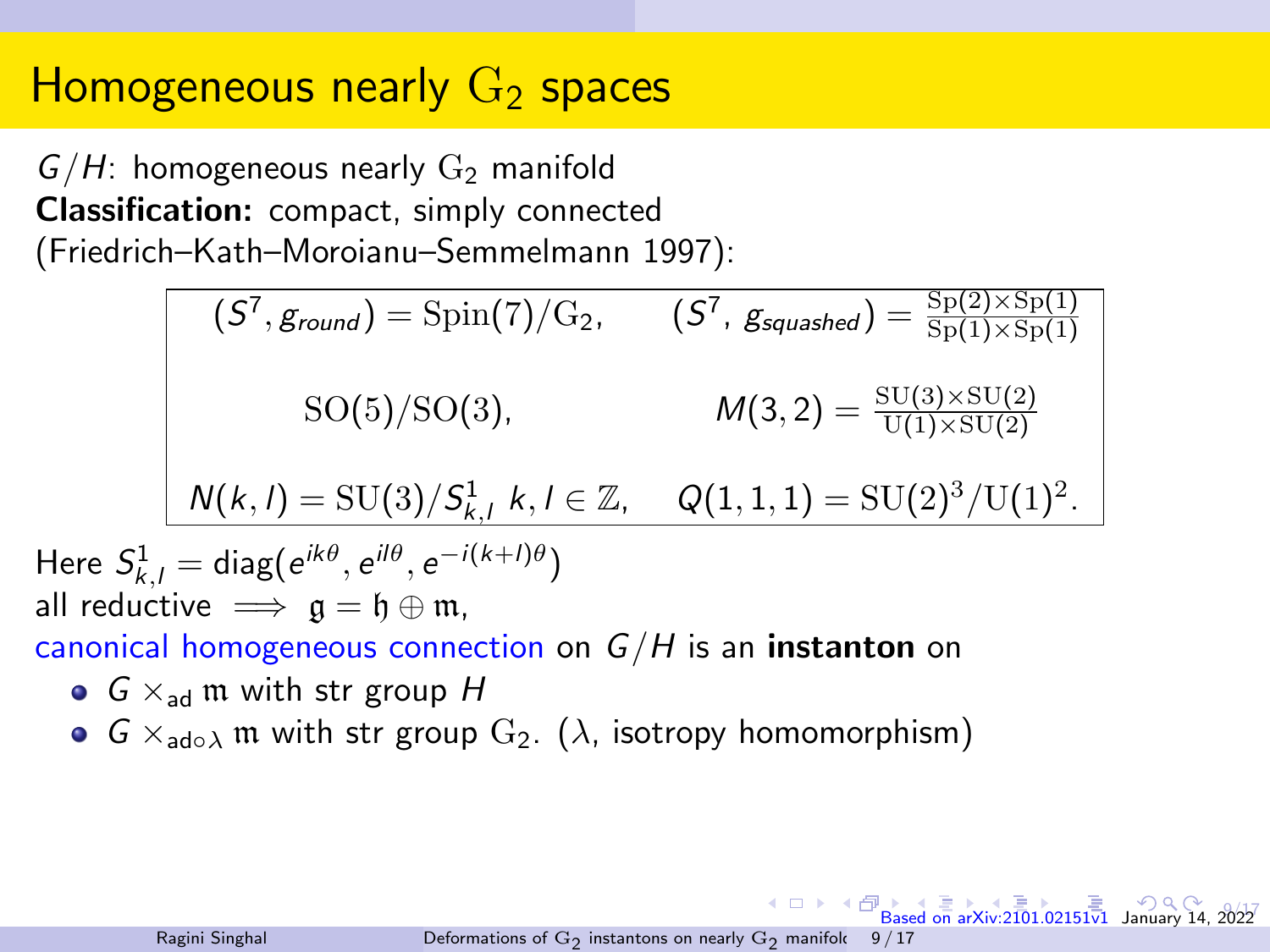# <span id="page-21-0"></span>Homogeneous nearly  $G_2$  spaces

 $G/H$ : homogeneous nearly  $G_2$  manifold Classification: compact, simply connected (Friedrich–Kath–Moroianu–Semmelmann 1997):

$$
(S7, ground) = Spin(7)/G2, (S7, gsquashed) = Sp(2) \times Sp(1) \nSO(5)/SO(3), (M(3, 2) = SU(3) \times SU(2) \nN(k, l) \approx SU(3)/Sk,l1 k, l \in \mathbb{Z}, Q(1, 1, 1) \approx SU(2)3/U(1)2.
$$

Here  $S^1_{k,l} = \text{diag}(e^{ik\theta}, e^{il\theta}, e^{-i(k+l)\theta})$ all reductive  $\implies a = b \oplus m$ .

canonical homogeneous connection on  $G/H$  is an instanton on

- $G \times_{ad} \mathfrak{m}$  with str group H
- $G \times_{\text{adoλ}} \mathfrak{m}$  with str group  $G_2$ . ( $\lambda$ , isotropy homomorphism)

The first four are normal  $\implies$  can find deformations in both the cases.

 $8.57$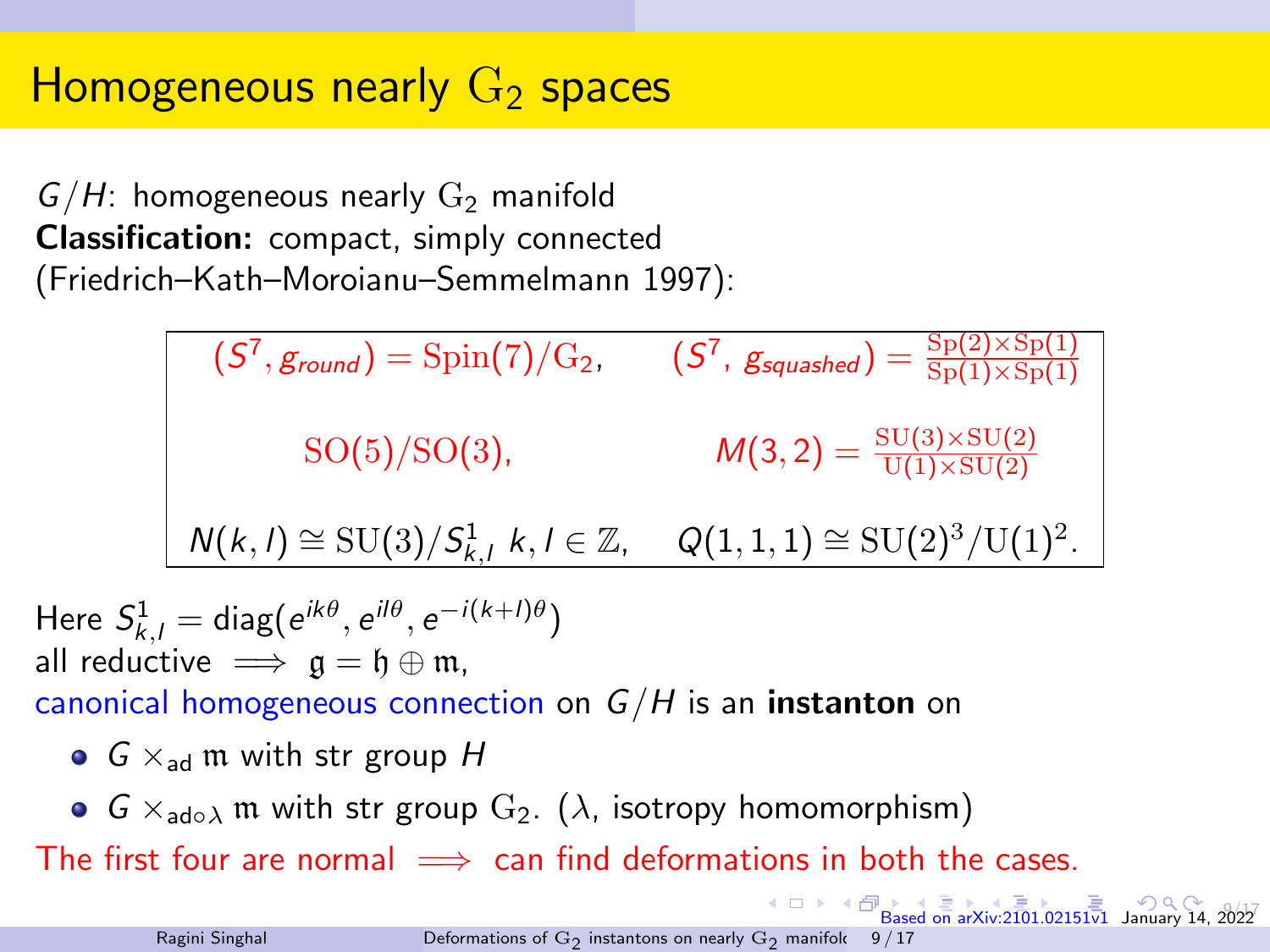# <span id="page-22-0"></span>Deformations for homogeneous spaces

### Theorem (S.'20)

The infinitesimal deformation space for the canonical connection on the four normal homogeneous nearly  $G<sub>2</sub>$  spaces

| G/H                                                           | Structure group          |                                                                       |
|---------------------------------------------------------------|--------------------------|-----------------------------------------------------------------------|
|                                                               |                          | ەتا                                                                   |
| $\text{Spin}(7)/\text{G}_2$                                   |                          |                                                                       |
| SO(5)/SO(3)                                                   | 0                        | $\mathfrak{so}(5)$                                                    |
| $Sp(2) \times Sp(1)$<br>$\mathrm{Sp}(1)\times \mathrm{Sp}(1)$ | $V^{(0,1)}_{\mathbb{R}}$ | $\mathfrak{sp}(2)\oplus \mathfrak{sp}(1)\oplus V^{(0,1)}_{\mathbb R}$ |
| $SU(3)\times SU(2)$<br>$SU(2) \times U(1)$                    | 0                        | $2\mathfrak{su}(2)\oplus 4\mathfrak{su}(3)$                           |

where  $V^{(0,1)}$  is the unique 5-dimensional complex irreducible  $Sp(2)$ -representation.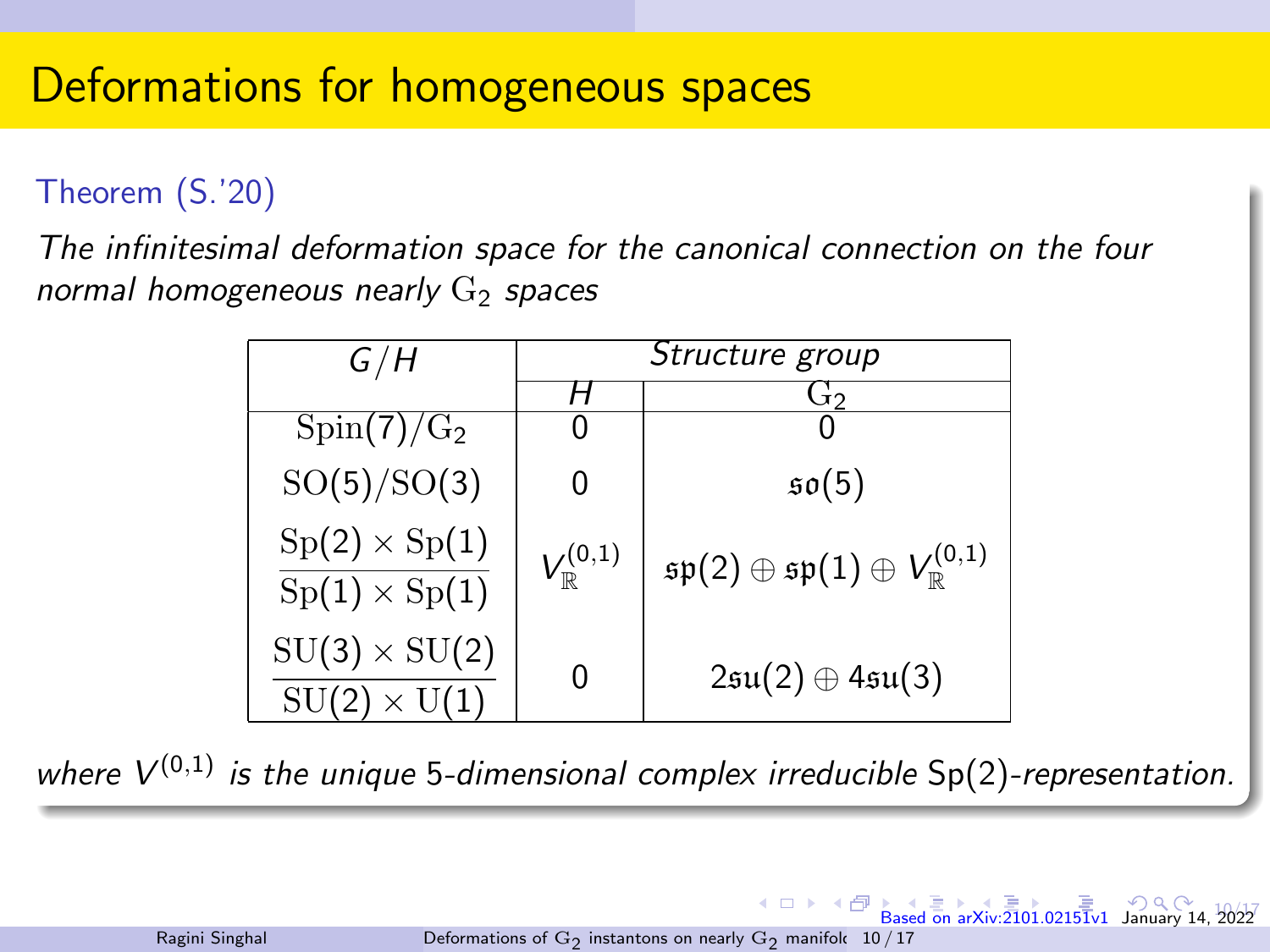# <span id="page-23-0"></span>Deformations for homogeneous spaces

### Theorem (S.'20)

The infinitesimal deformation space for the canonical connection on the four normal homogeneous nearly  $G<sub>2</sub>$  spaces

| G/H                                         | Structure group          |                                                                        |
|---------------------------------------------|--------------------------|------------------------------------------------------------------------|
|                                             |                          | طتا                                                                    |
| $Spin(7)/G_2$                               |                          |                                                                        |
| SO(5)/SO(3)                                 | 0                        | $\mathfrak{so}(5)$                                                     |
| $Sp(2) \times Sp(1)$<br>$Sp(1)\times Sp(1)$ | $V_{\mathbb{R}}^{(0,1)}$ | $\mathfrak{sp}(2)\oplus \mathfrak{sp}(1)\oplus V^{(0,1)}_{\mathbb{R}}$ |
| $SU(3) \times SU(2)$<br>$SU(2) \times U(1)$ | 0                        | $2\mathfrak{su}(2)\oplus 4\mathfrak{su}(3)$                            |

where  $V^{(0,1)}$  is the unique 5-dimensional complex irreducible  $Sp(2)$ -representation.

[Ba](#page-24-0)[sed](#page-0-0) [on ar](#page-41-0)[Xiv:2](#page-0-0)[101.](#page-41-0)[0215](#page-0-0) $\overline{1}$ v1 January 14, 2022 **Remark:** for the non-normal cases  $H$  is abelian so no deformation there but can't say anything about the  $G_2$  case.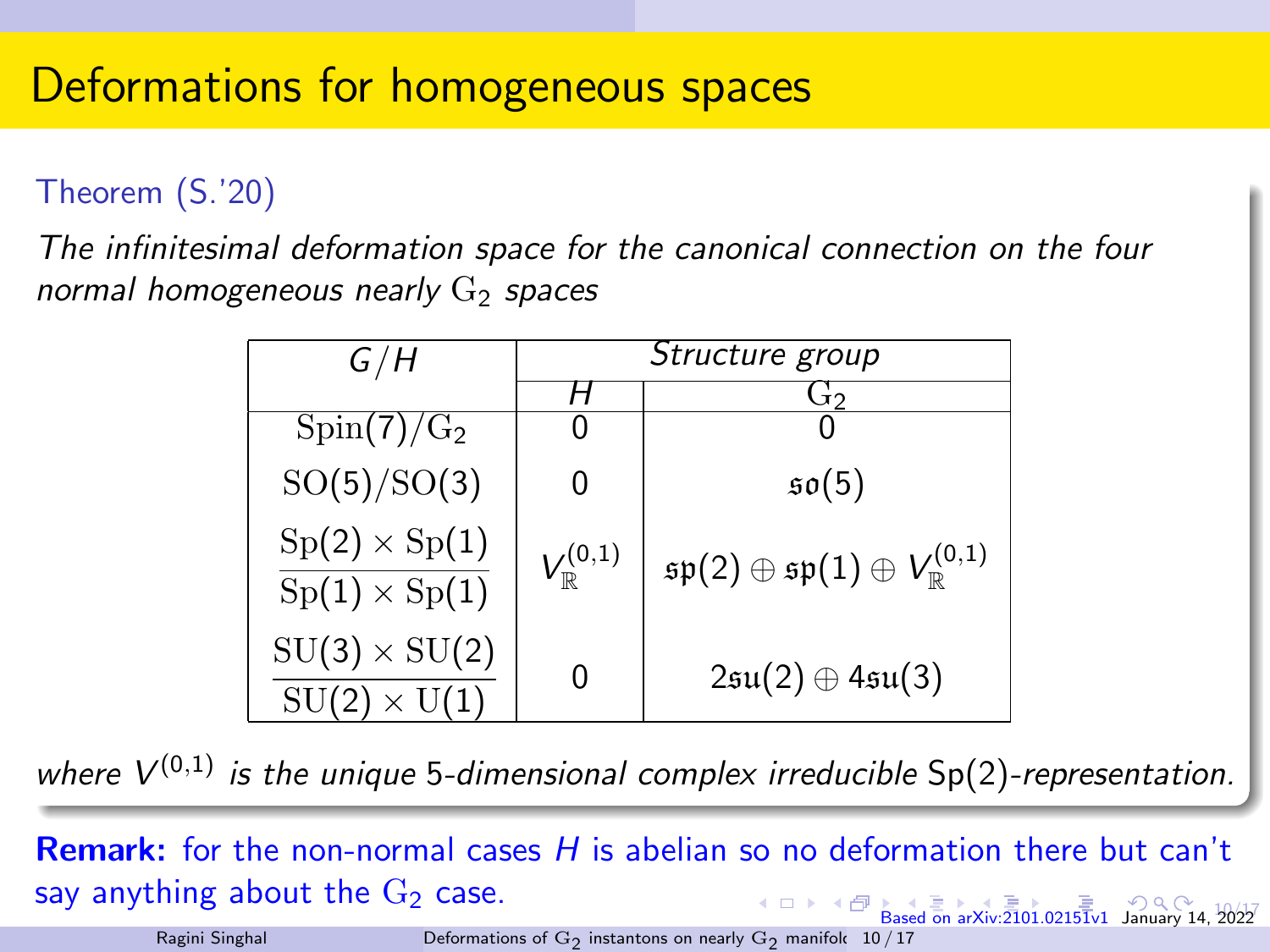<span id="page-24-0"></span>
$$
\begin{array}{c}\nd^{A}\epsilon \cdot \eta = 0 \\
(d^{A})^*\epsilon = 0\n\end{array}\n\iff D^{t,A}\epsilon \cdot \eta = -\left(\frac{t+5}{2}\right)\epsilon \cdot \eta
$$

On  $G/H$ ,  $\mathfrak{g} = \mathfrak{h} \oplus \mathfrak{m}$ ,  $TM = G \times_{\rho_m} \mathfrak{m}$ Set  $E = \mathfrak{h}$  or  $\mathfrak{g}_2$ ,  $\rho_L$  left regular representation on  $G \times_{\rho_{ad}} (\mathfrak{m}^* \otimes E)$ 

#### Lemma

 $\nabla^{can} =$  canonical connection,  $F \in \Lambda^2 \mathfrak{m}^* \otimes \mathfrak{h}$ ,  $\epsilon \in \mathfrak{m}^* \otimes E$ ,

$$
(D^{-1/3,can})^2 \epsilon \cdot \eta = (\nabla^{-1,can})^* \nabla^{-1,can} \epsilon + \frac{97}{9} \epsilon - 2\epsilon \mathbf{I} \mathbf{F}) \cdot \eta
$$

$$
= (-\rho_L (\text{Cas}_9) \epsilon + \rho_E (\text{Cas}_9) \epsilon + \frac{49}{9} \epsilon) \cdot \eta.
$$

Ragini Singhal Deformations of  $\mathrm{G}_2$  [instantons on nearly](#page-0-0)  $\mathrm{G}_2$  manifold  $~11/17$ 

4 0 8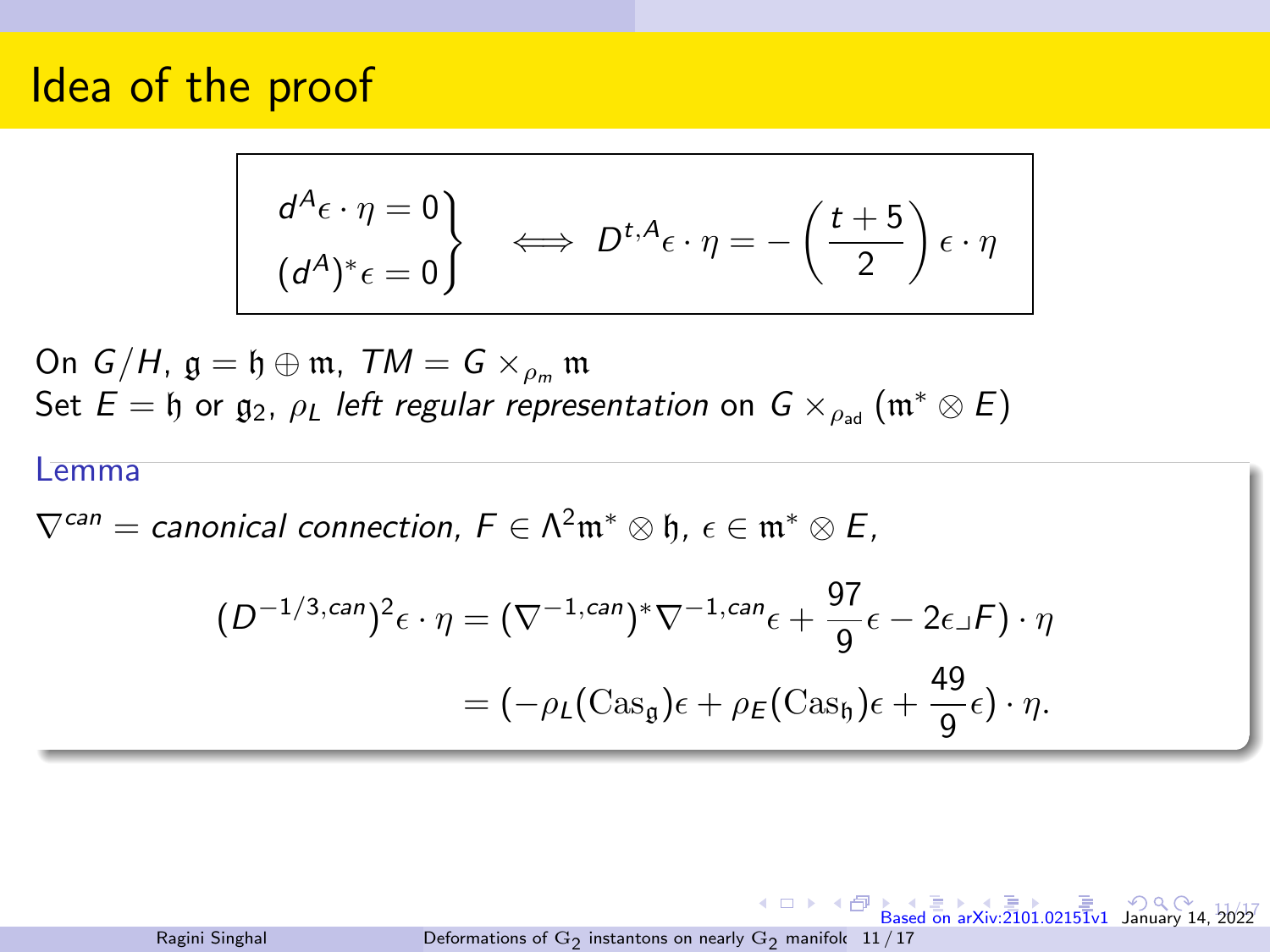<span id="page-25-0"></span>
$$
\begin{vmatrix} d^A \epsilon \cdot \eta = 0 \\ (d^A)^* \epsilon = 0 \end{vmatrix} \iff D^{t, A} \epsilon \cdot \eta = -\left(\frac{t+5}{2}\right) \epsilon \cdot \eta
$$

On  $G/H$ ,  $\mathfrak{g} = \mathfrak{h} \oplus \mathfrak{m}$ ,  $TM = G \times_{\rho_m} \mathfrak{m}$ Set  $E = \mathfrak{h}$  or  $\mathfrak{g}_2$ ,  $\rho_L$  left regular representation on  $G \times_{\rho_{ad}} (\mathfrak{m}^* \otimes E)$ 

#### Lemma

 $\nabla^{can} =$  canonical connection,  $F \in \Lambda^2\mathfrak{m}^* \otimes \mathfrak{h}$ ,  $\epsilon \in \mathfrak{m}^* \otimes E$ ,

$$
(D^{-1/3,can})^2 \epsilon \cdot \eta = (\nabla^{-1,can})^* \nabla^{-1,can} \epsilon + \frac{97}{9} \epsilon - 2\epsilon \lrcorner F) \cdot \eta
$$

$$
= \underbrace{(\neg \rho_L(\text{Cas}_9)\epsilon + \rho_E(\text{Cas}_9)\epsilon + \frac{49}{9}\epsilon) \cdot \eta}_{=0 \text{ for deformations}}.
$$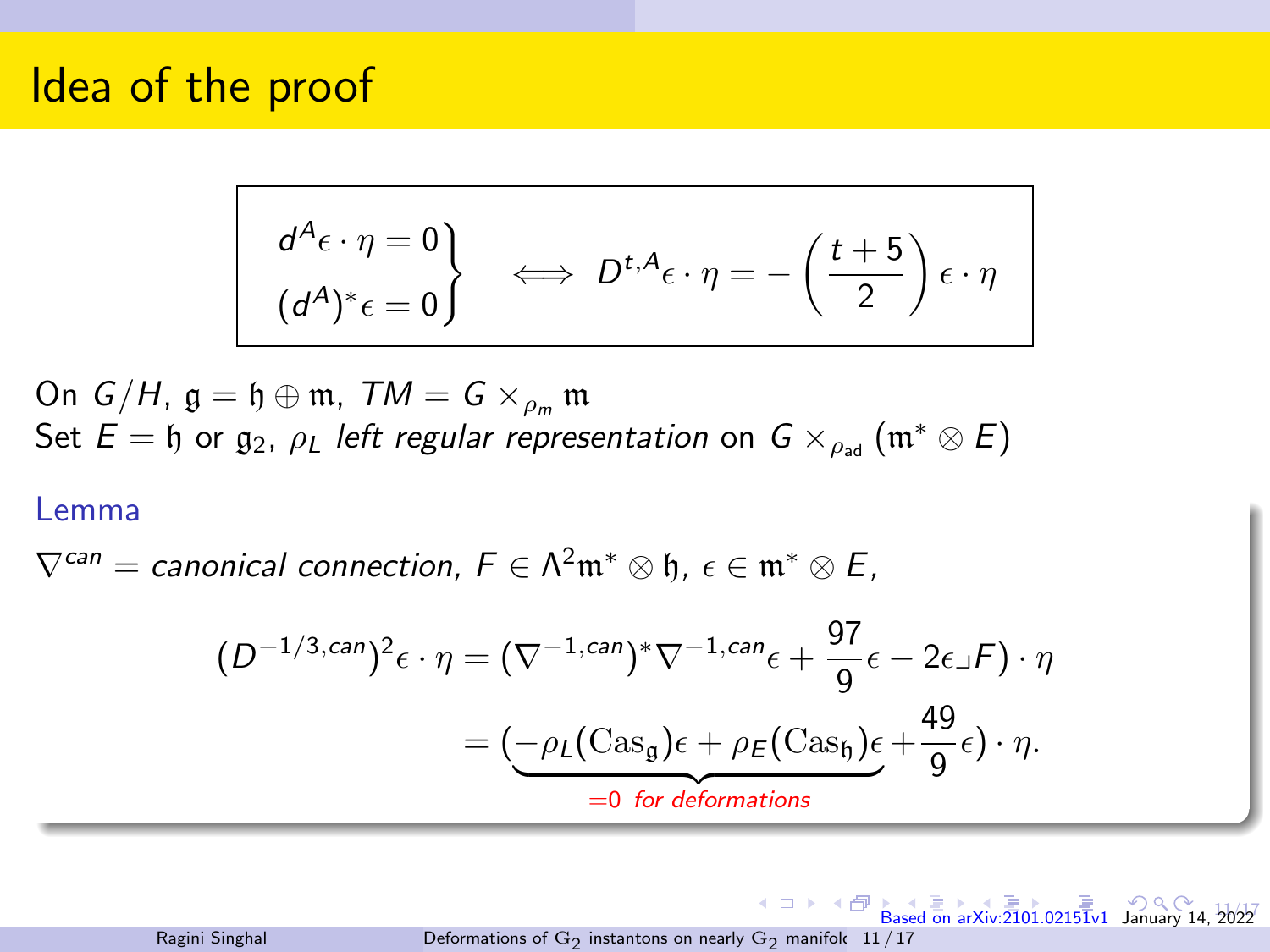<span id="page-26-0"></span>
$$
\begin{vmatrix} d^A \epsilon \cdot \eta = 0 \\ (d^A)^* \epsilon = 0 \end{vmatrix} \iff D^{t, A} \epsilon \cdot \eta = -\left(\frac{t+5}{2}\right) \epsilon \cdot \eta
$$

On  $G/H$ ,  $\mathfrak{g} = \mathfrak{h} \oplus \mathfrak{m}$ ,  $TM = G \times_{\rho_m} \mathfrak{m}$ Set  $E = \mathfrak{h}$  or  $\mathfrak{g}_2$ ,  $\rho_L$  left regular representation on  $G \times_{\rho_{ad}} (\mathfrak{m}^* \otimes E)$ 

#### Lemma

 $\nabla^{can} =$  canonical connection,  $F \in \Lambda^2\mathfrak{m}^* \otimes \mathfrak{h}$ ,  $\epsilon \in \mathfrak{m}^* \otimes E$ ,

$$
(D^{-1/3,can})^2 \epsilon \cdot \eta = (\nabla^{-1,can})^* \nabla^{-1,can} \epsilon + \frac{97}{9} \epsilon - 2\epsilon \lrcorner F) \cdot \eta
$$

$$
= \underbrace{(\neg \rho_L(\text{Cas}_9)\epsilon + \rho_E(\text{Cas}_9)\epsilon + \frac{49}{9}\epsilon) \cdot \eta}_{=0 \text{ for deformations}}.
$$

Can be solved using Frobenius reciprocity theore[m](#page-25-0)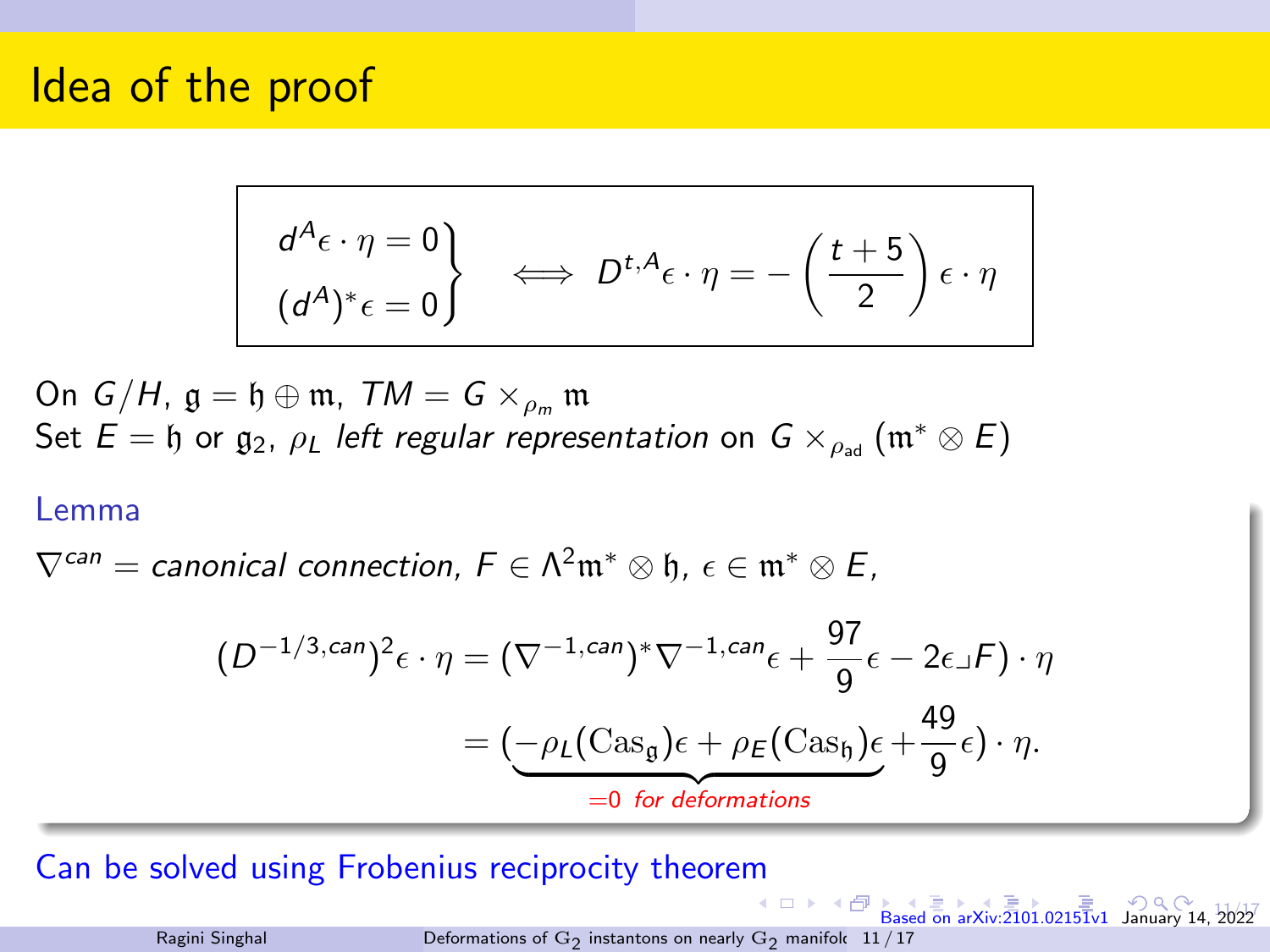<span id="page-27-0"></span>
$$
\ker\left((D^{-1/3,A})^2 - \frac{49}{9}\text{id}\right) = \ker\left(D^{-1/3,A} + \frac{7}{3}\text{id}\right) \oplus \ker\left(D^{-1/3,A} - \frac{7}{3}\text{id}\right)
$$

$$
= \ker\left(D^{-1,A} + 2\text{id}\right) \oplus \ker\left(D^{-1,A} - \frac{8}{3}\text{id}\right)
$$

[Ba](#page-29-0)[sed](#page-0-0) [on ar](#page-41-0)[Xiv:2](#page-0-0)[101.](#page-41-0)[0215](#page-0-0) $\overline{1}$ v1 January 14, 2022 Ragini Singhal Deformations of  $\mathrm{G}_2$  [instantons on nearly](#page-0-0)  $\mathrm{G}_2$  manifold  $~12/17$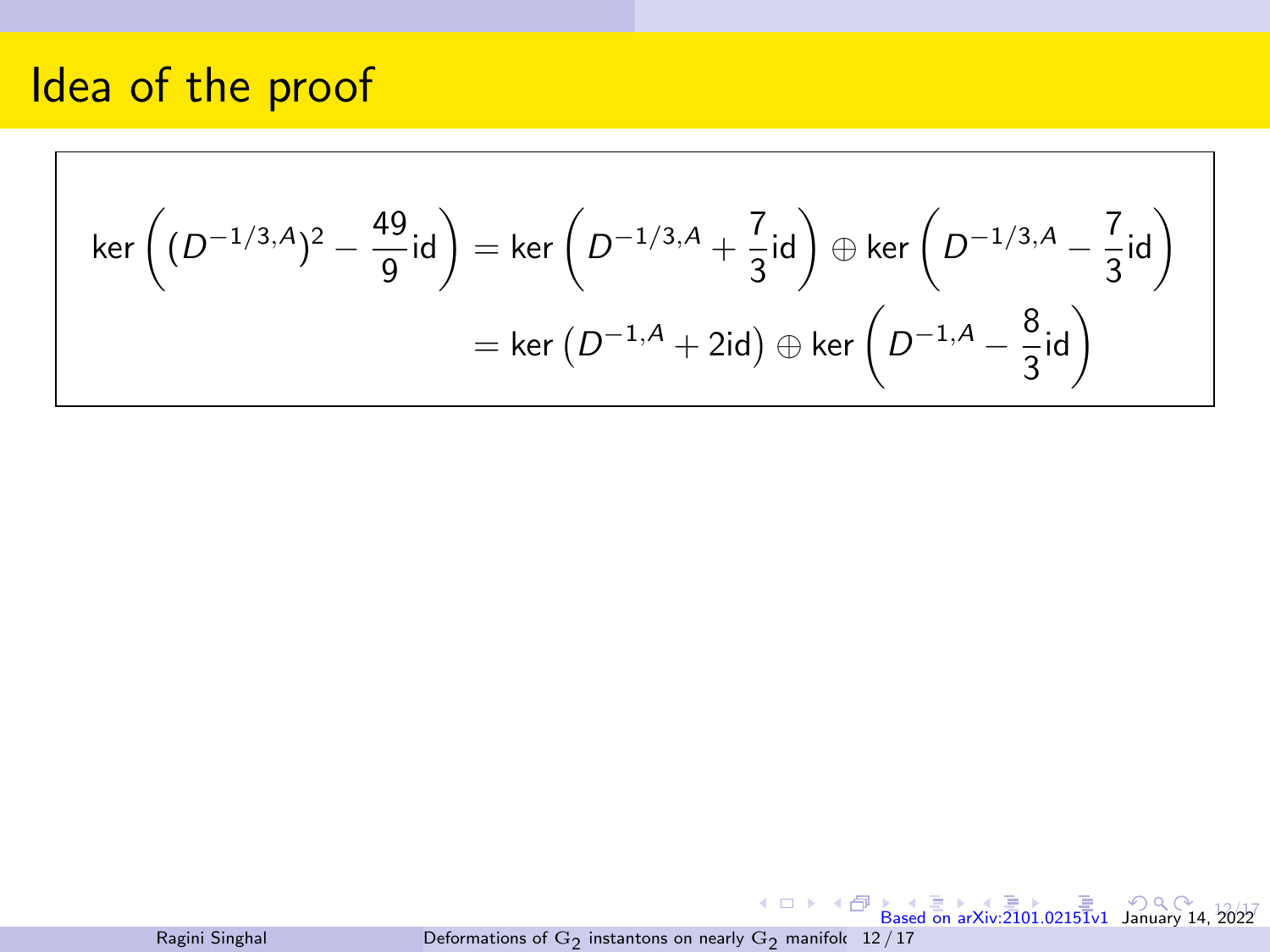<span id="page-28-0"></span>

**Step 1:** Decompose LHS into irreps of G,

$$
\ker((D^{-1/3,can})^2-\frac{49}{9}id)=\oplus V_i,
$$

**Step 2:** Compute  $D^{-1,can}$  on each  $V_i$  to see whether in  $-2$  or  $\frac{8}{3}$  eigenspace.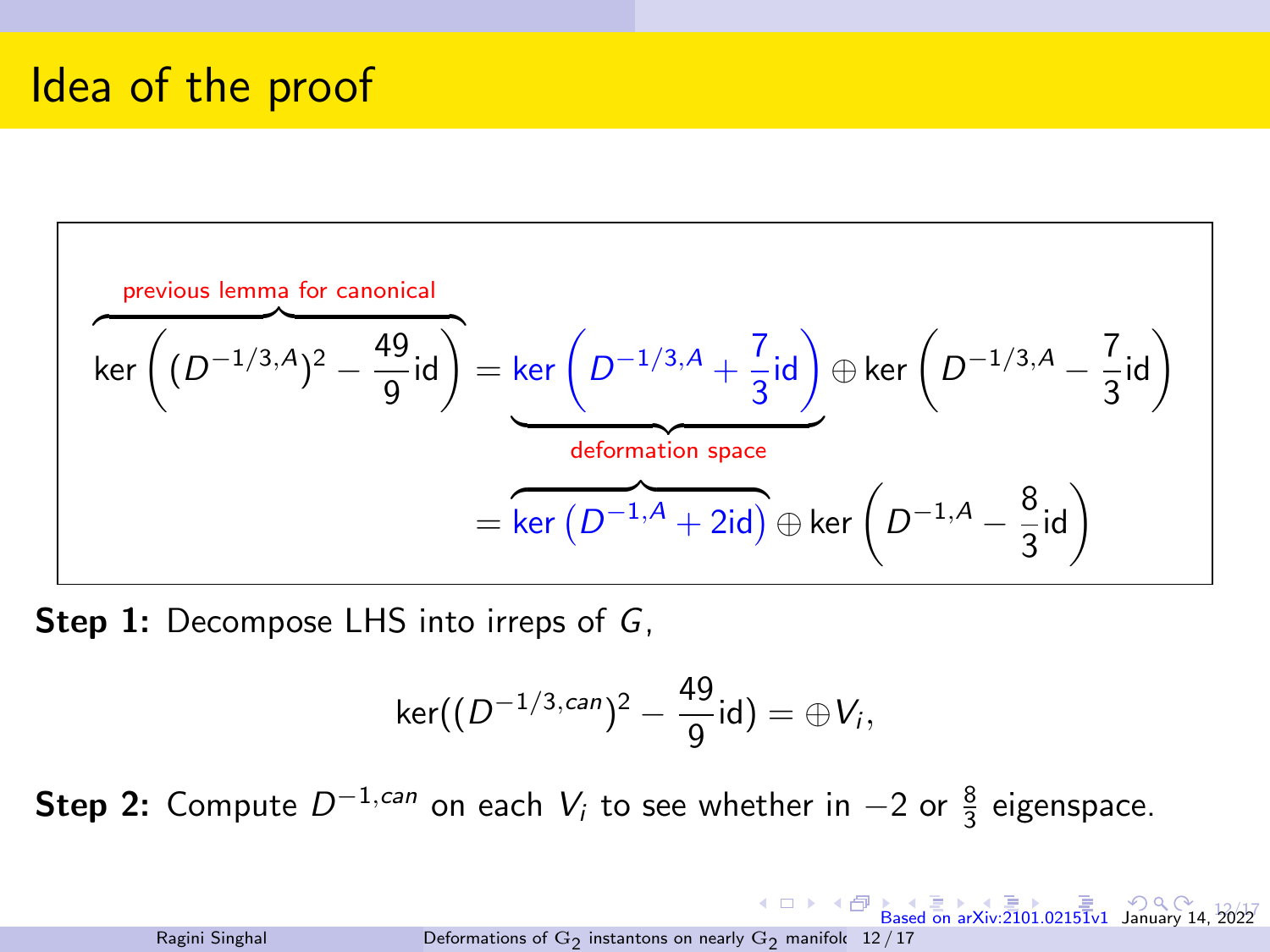### <span id="page-29-0"></span>A neat shortcut in the NK case unavailable here: In 6-dim NK manifolds the Killing spinors  $\eta$ , vol  $\eta$  are independent

$$
\ker((D^{-1,A})^2 - 4\mathrm{id}) = 2\ker(D^{-1,A} - 2\mathrm{id})
$$

deformation space in that case

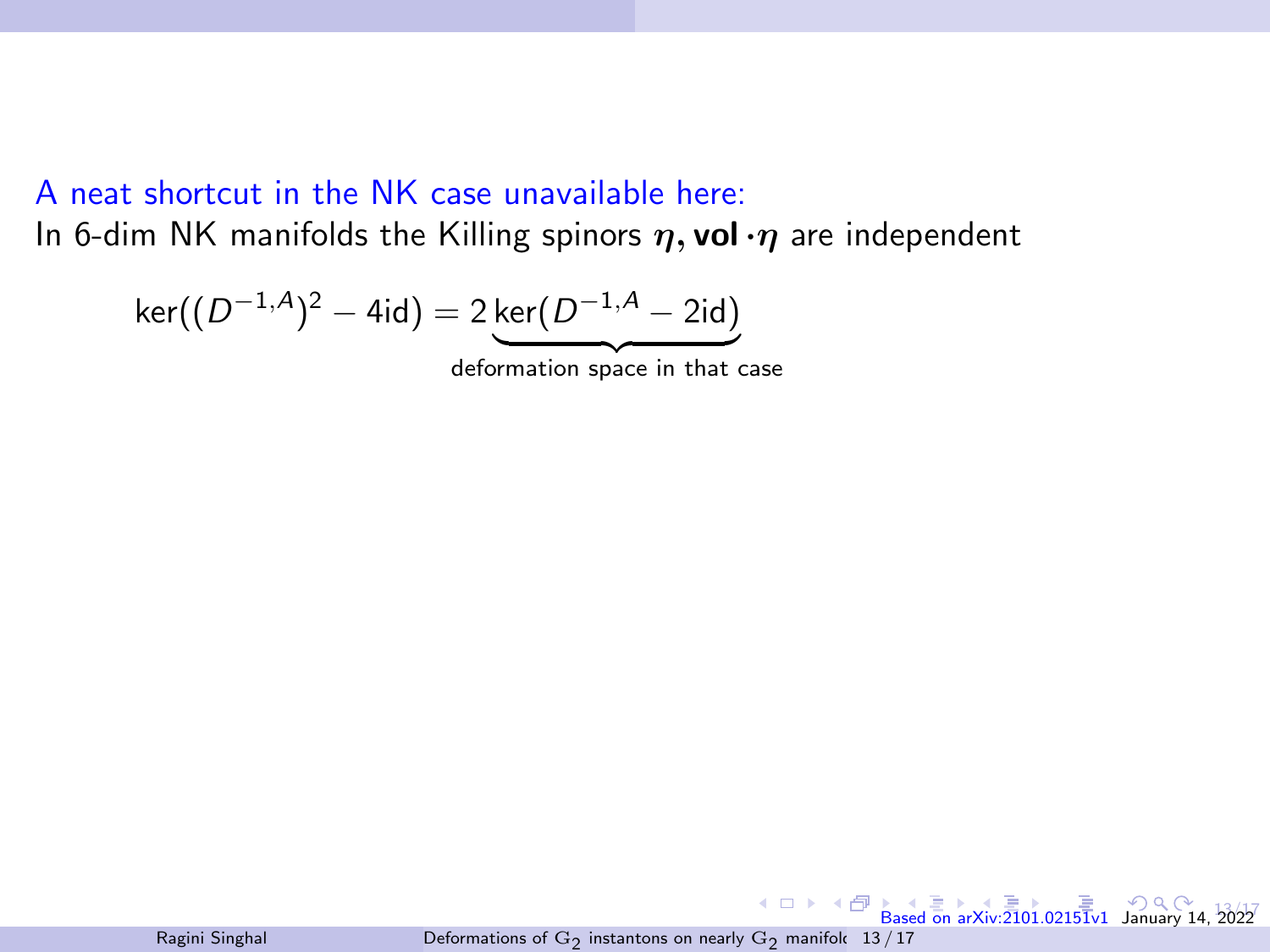### A neat shortcut in the NK case unavailable here: In 6-dim NK manifolds the Killing spinors  $\eta$ , vol  $\eta$  are independent

$$
\ker((D^{-1,A})^2 - 4\mathrm{id}) = 2\underbrace{\ker(D^{-1,A} - 2\mathrm{id})} \implies \text{Step 2 not required!}
$$

deformation space in that case

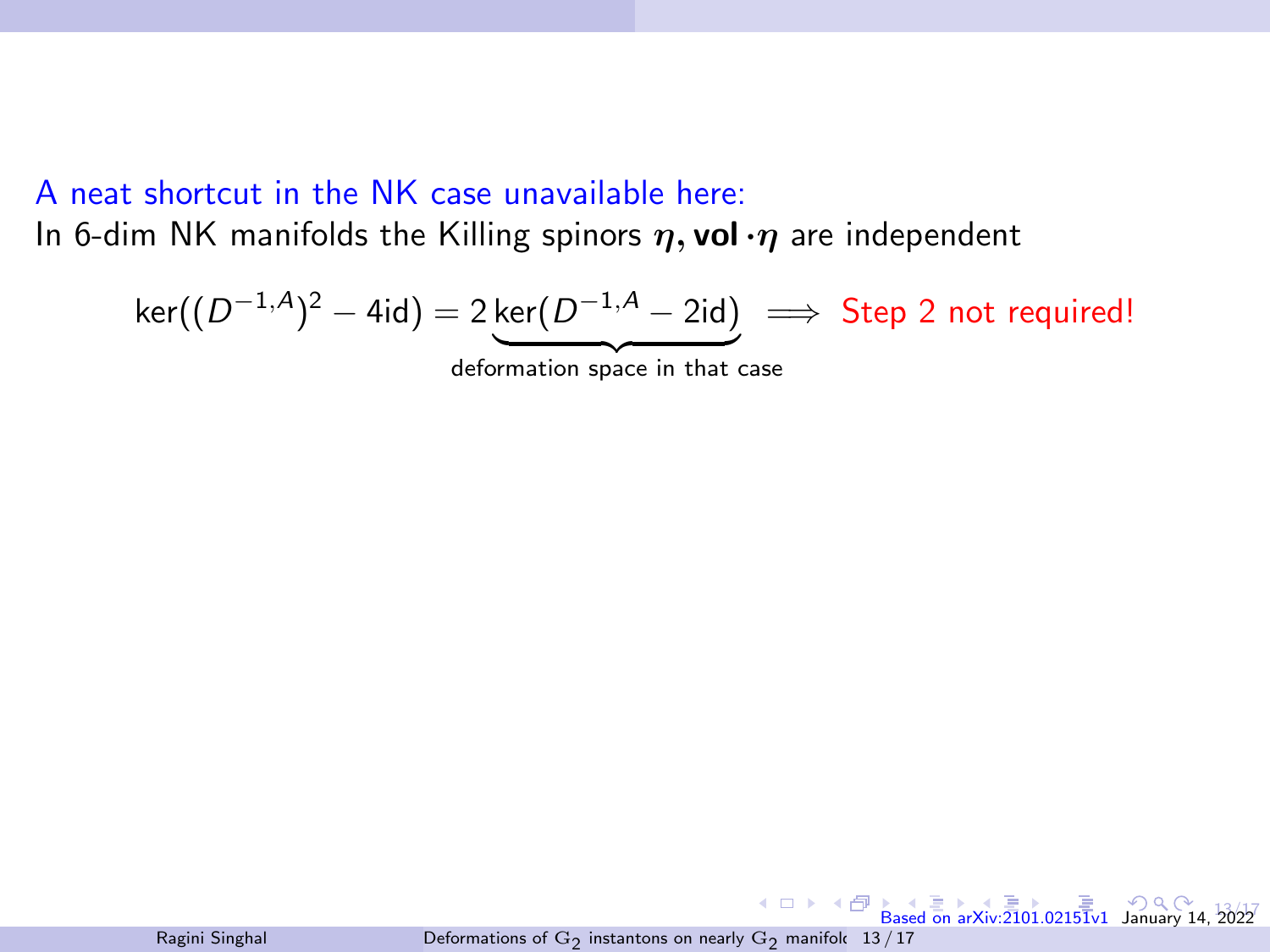### <span id="page-31-0"></span>A neat shortcut in the NK case unavailable here:

In 6-dim NK manifolds the Killing spinors  $\eta$ , vol  $\eta$  are independent

$$
\ker((D^{-1,A})^2 - 4\mathrm{id}) = 2\ker(D^{-1,A} - 2\mathrm{id}) \implies \text{Step 2 not required!}
$$

deformation space in that case

For  $N\mathrm{G}_2$  there is no such relation between ker $((D^{-1,A})^2-4\mathsf{id})$  and ker $(D^{-1,A}+2\mathsf{id})$  as we see from our computations for  $\mathsf{E}=\mathfrak{g}_2,$ 

|                | $Spin(7)/G_2$ | SO(5)/SO(3)        | $Sp(2)\times Sp(1)$<br>$Sp(1)\times Sp(1)$                                                             | $SU(3)\times SU(2)$<br>$SU(2) \times U(1)$  |
|----------------|---------------|--------------------|--------------------------------------------------------------------------------------------------------|---------------------------------------------|
| $\mathsf{D}^2$ |               | $\mathfrak{so}(5)$ | $^+$ 2 $\mathfrak{sp}(2)\oplus\mathfrak{sp}(1)\oplus V^{(0,1)}_{\mathbb{R}}$ .                         | $2\mathfrak{su}(2)\oplus 6\mathfrak{su}(3)$ |
|                |               | 50(5)              | $V^{(0,1)}_{\scriptscriptstyle\rm I\hspace{-1pt}P}$<br>$\mathfrak{sp}(2)\oplus \mathfrak{sp}(1)\oplus$ | $2\mathfrak{su}(2)\oplus 4\mathfrak{su}(3)$ |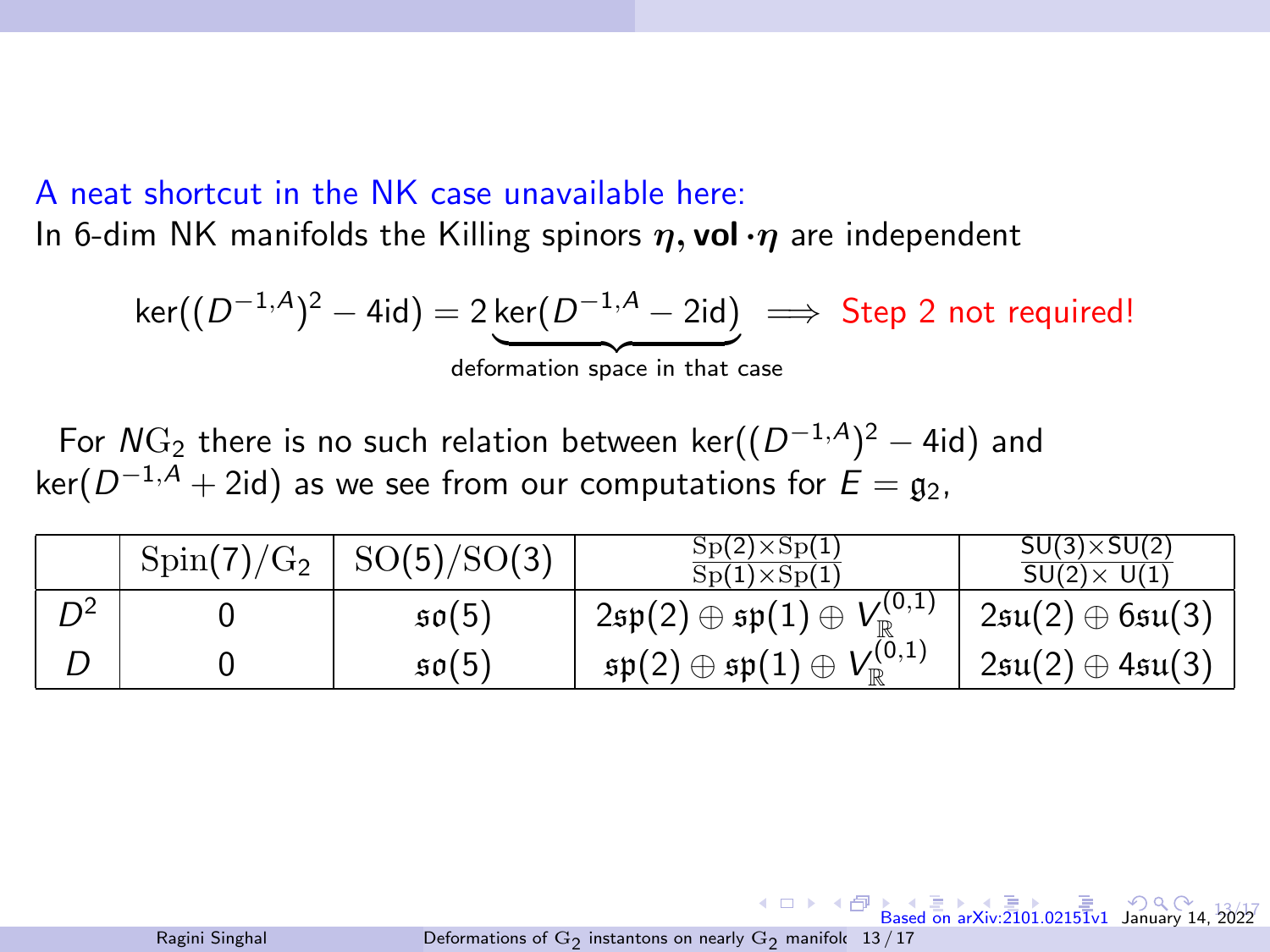#### <span id="page-32-0"></span>Proposition (Charbonneau–Harland)

On G/H for every element  $\xi \in \Gamma(\Lambda_{14}^2 \otimes \text{Ad}_{\mathcal{P}})$  such that  $\nabla^{-1,A}\xi = 0$ ,

 $d^A i_X \xi \cdot \eta = 0$ ,  $\forall X \in \mathfrak{g} = \text{space of automorphic vector fields.}$ 



4 0 8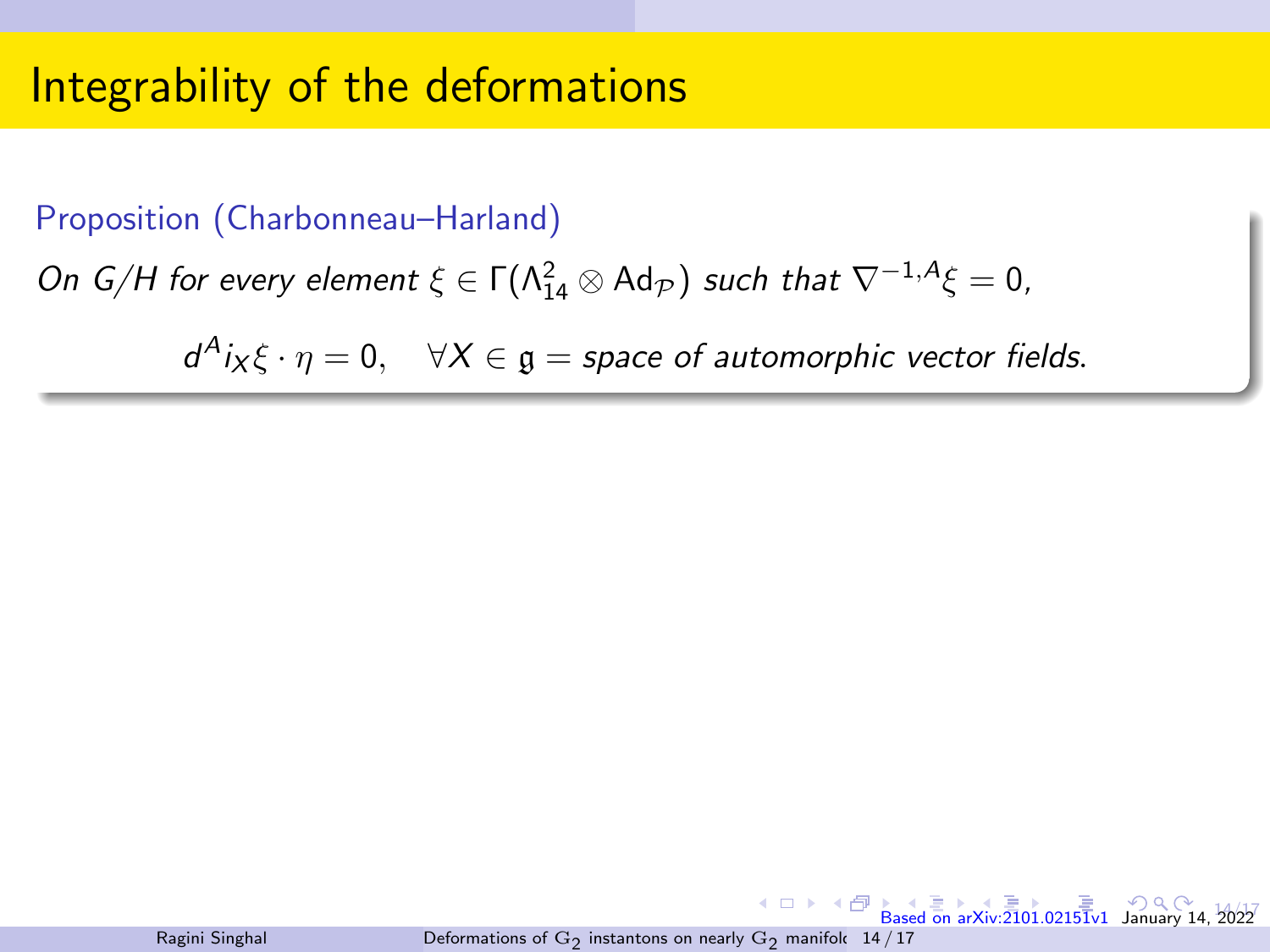#### Proposition (Charbonneau–Harland)

On G/H for every element  $\xi \in \Gamma(\Lambda_{14}^2 \otimes \text{Ad}_{\mathcal{P}})$  such that  $\nabla^{-1,A}\xi = 0$ ,

 $d^A i_X \xi \cdot \eta = 0$ ,  $\forall X \in \mathfrak{g} = \text{space of automorphic vector fields.}$ 

Multiplicity of g in the deformation space  $=$  number of linearly independent  $\xi$ 's



 $14h57$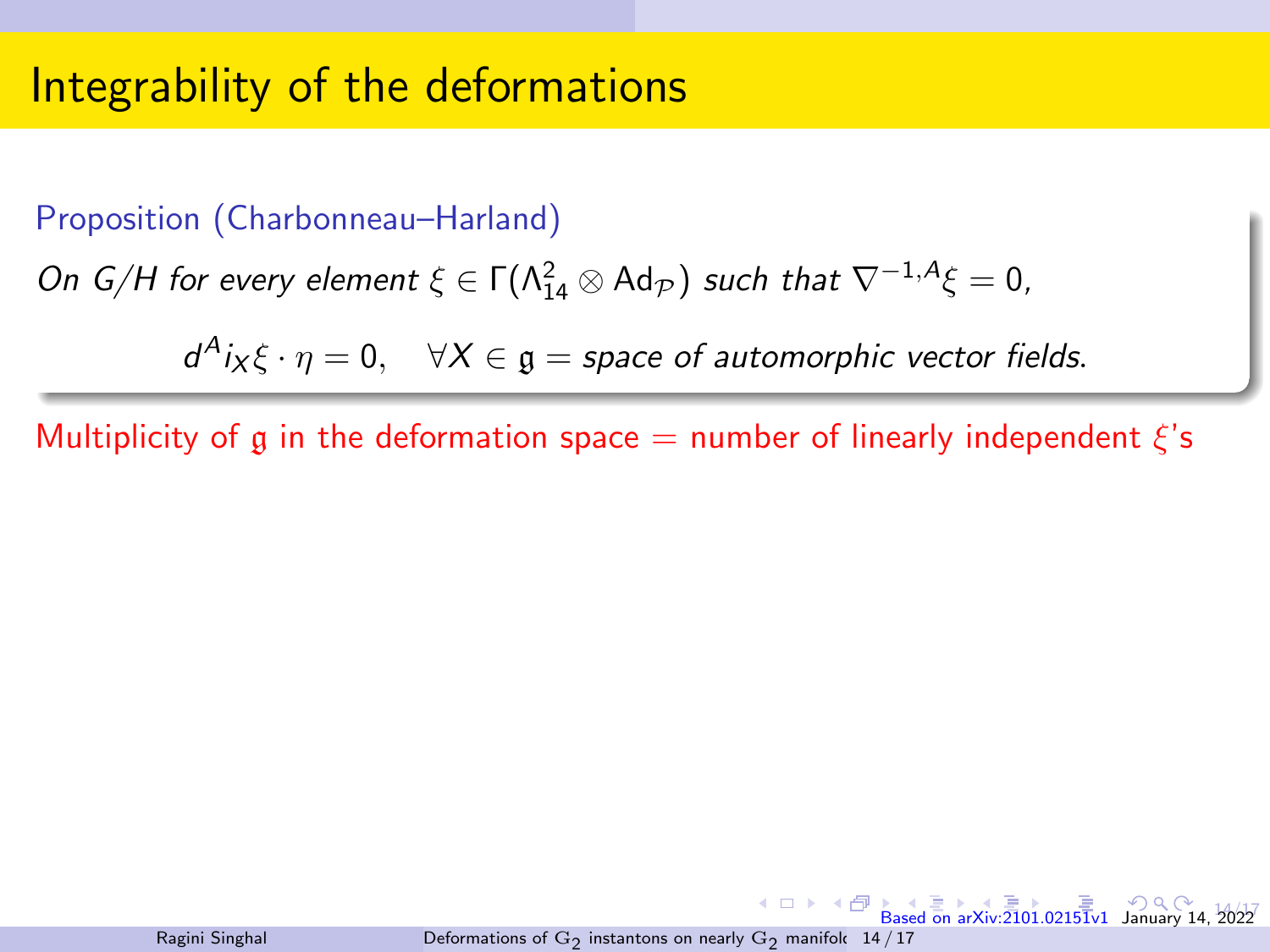### Proposition (Charbonneau–Harland)

On G/H for every element  $\xi \in \Gamma(\Lambda_{14}^2 \otimes \text{Ad}_{\mathcal{P}})$  such that  $\nabla^{-1,A}\xi = 0$ ,

 $d^A i_X \xi \cdot \eta = 0$ ,  $\forall X \in \mathfrak{g} = \text{space of automorphic vector fields.}$ 

Multiplicity of g in the deformation space  $=$  number of linearly independent  $\xi$ 's Observe: For  $A=$  canonical homogeneous connection on  $G/H$ 

$$
F_A \in \Gamma(\Lambda_{14}^2 \otimes \text{Ad}_{\mathcal{P}}) \text{ and } \nabla^{-1,can} F_A = 0
$$

Thus,  $i_X F_A \quad \forall X \in \mathfrak{g}$  is an infinitesimal deformation of  $\nabla^{can}$ 

 $14h57$ 

 $\overline{B}$  [Ba](#page-37-0)[sed](#page-0-0) [on ar](#page-41-0)[Xiv:2](#page-0-0)[101.](#page-41-0)[0215](#page-0-0)1v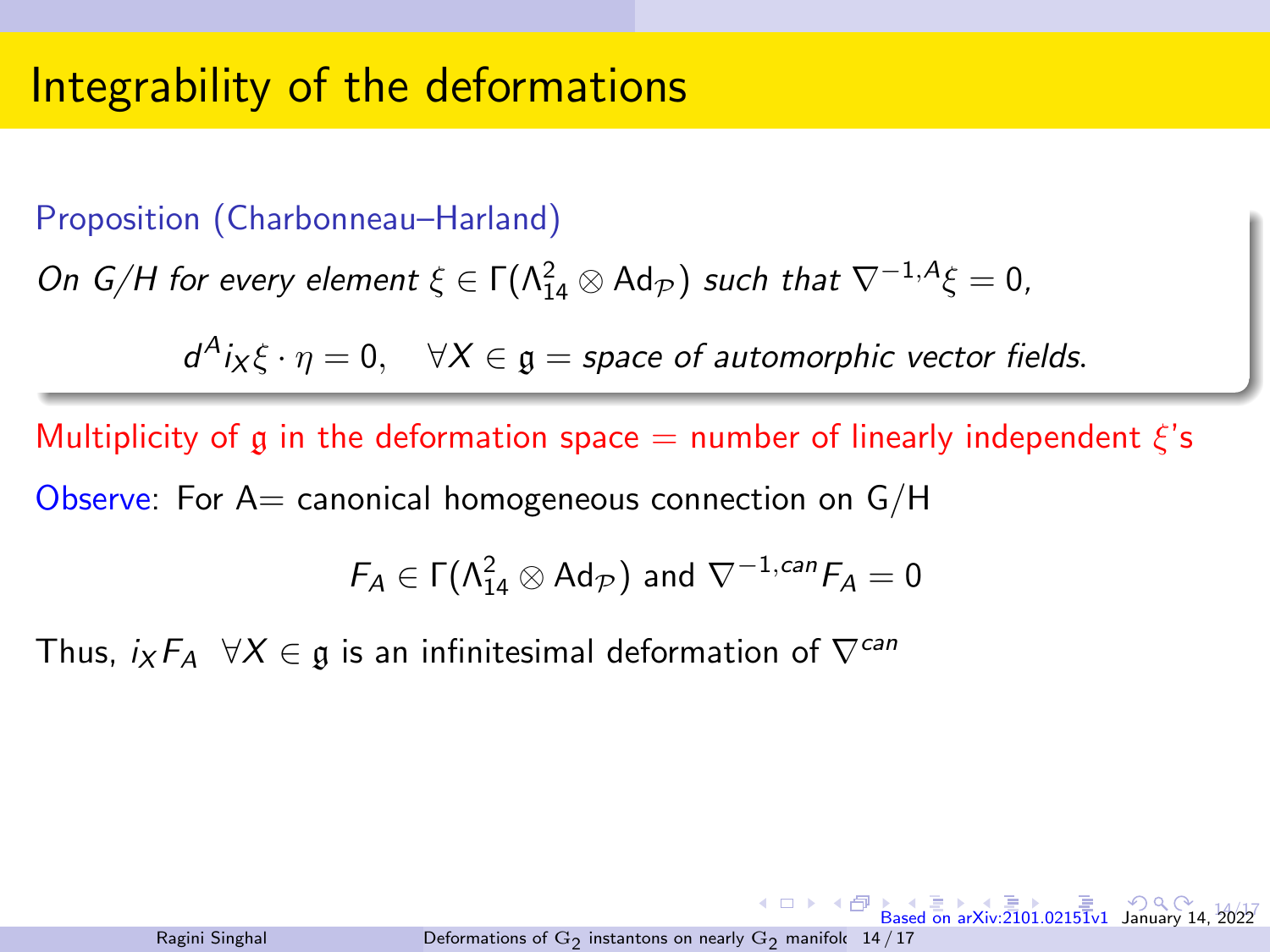### Proposition (Charbonneau–Harland)

On G/H for every element  $\xi \in \Gamma(\Lambda_{14}^2 \otimes \text{Ad}_{\mathcal{P}})$  such that  $\nabla^{-1,A}\xi = 0$ ,

 $d^A i_X \xi \cdot \eta = 0$ ,  $\forall X \in \mathfrak{g} = \text{space of automorphic vector fields.}$ 

Multiplicity of g in the deformation space  $=$  number of linearly independent  $\xi$ 's Observe: For  $A=$  canonical homogeneous connection on  $G/H$ 

$$
F_A \in \Gamma(\Lambda_{14}^2 \otimes \text{Ad}_{\mathcal{P}}) \text{ and } \nabla^{-1,can} F_A = 0
$$

Thus,  $i_X F_A \forall X \in \mathfrak{g}$  is an infinitesimal deformation of  $\nabla^{can}$ , but they all arise from gauge transformations!

 $14h57$ 

 $\overline{\mathbb{B}}$   $\cap$   $\mathbb{C}$  Ra[sed](#page-0-0) [on ar](#page-41-0)Xiv: 2[101.](#page-41-0)[0215](#page-0-0)[1v1](#page-41-0) January 14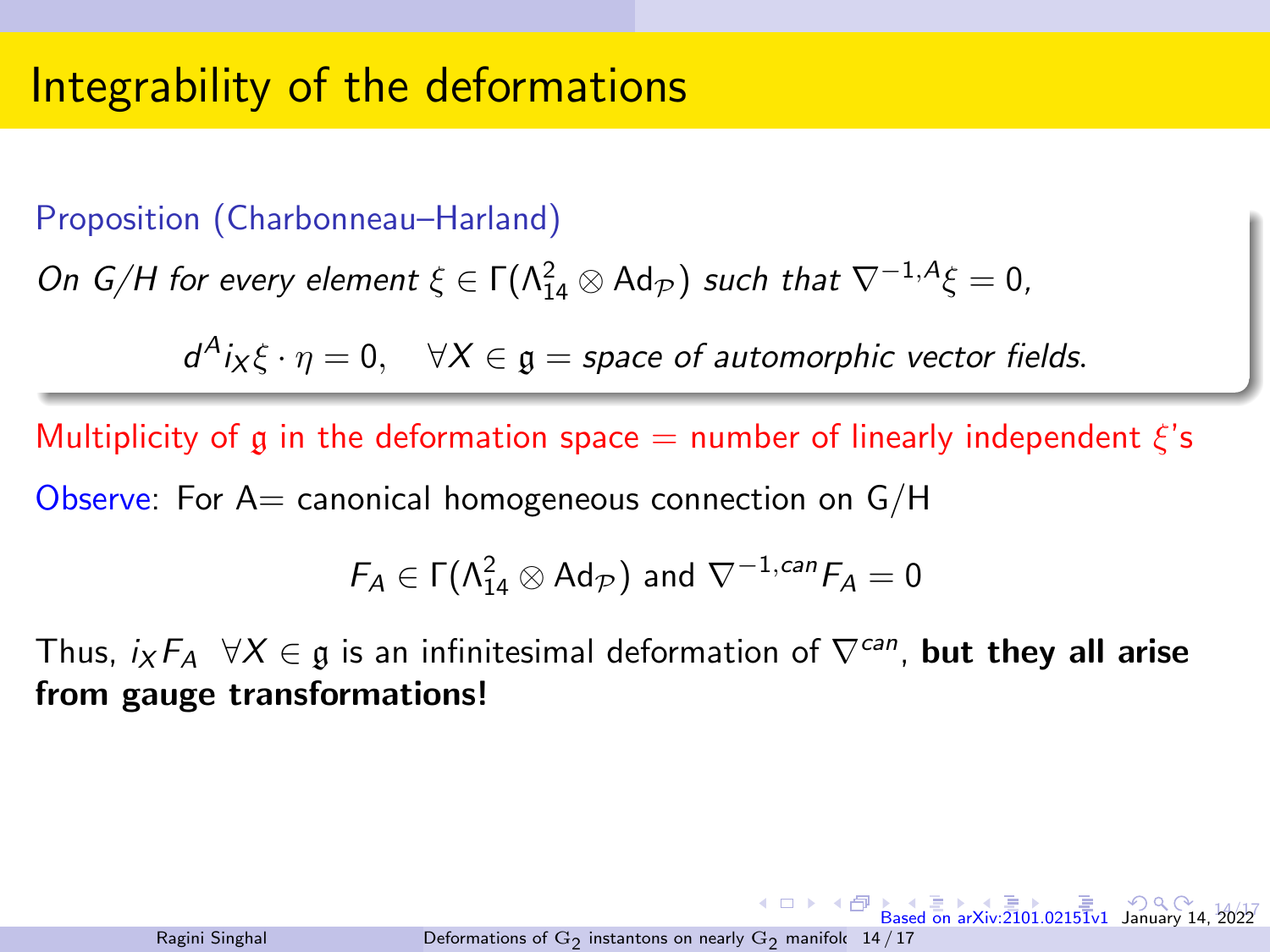### <span id="page-36-0"></span>Proposition (Charbonneau–Harland)

On G/H for every element  $\xi \in \Gamma(\Lambda_{14}^2 \otimes \text{Ad}_{\mathcal{P}})$  such that  $\nabla^{-1,A}\xi = 0$ ,

 $d^A i_X \xi \cdot \eta = 0$ ,  $\forall X \in \mathfrak{g} = \text{space of automorphic vector fields.}$ 

Multiplicity of g in the deformation space  $=$  number of linearly independent  $\xi$ 's Observe: For  $A=$  canonical homogeneous connection on  $G/H$ 

$$
F_A \in \Gamma(\Lambda_{14}^2 \otimes \text{Ad}_{\mathcal{P}}) \text{ and } \nabla^{-1,can} F_A = 0
$$

Thus,  $i_X F_A \forall X \in \mathfrak{g}$  is an infinitesimal deformation of  $\nabla^{can}$ , but they all arise from gauge transformations!

Modulo gauge: for  $K = H, G<sub>2</sub>$ 

Multiplicity of g in the deformation space = trivial K-reps in  $g_2 \otimes Lie(K)$  - 1

 $14h57$ 

 $\overline{B}$  [Ba](#page-37-0)[sed](#page-0-0) [on ar](#page-41-0)[Xiv:2](#page-0-0)[101.](#page-41-0)[0215](#page-0-0)[1v1](#page-41-0) January 14,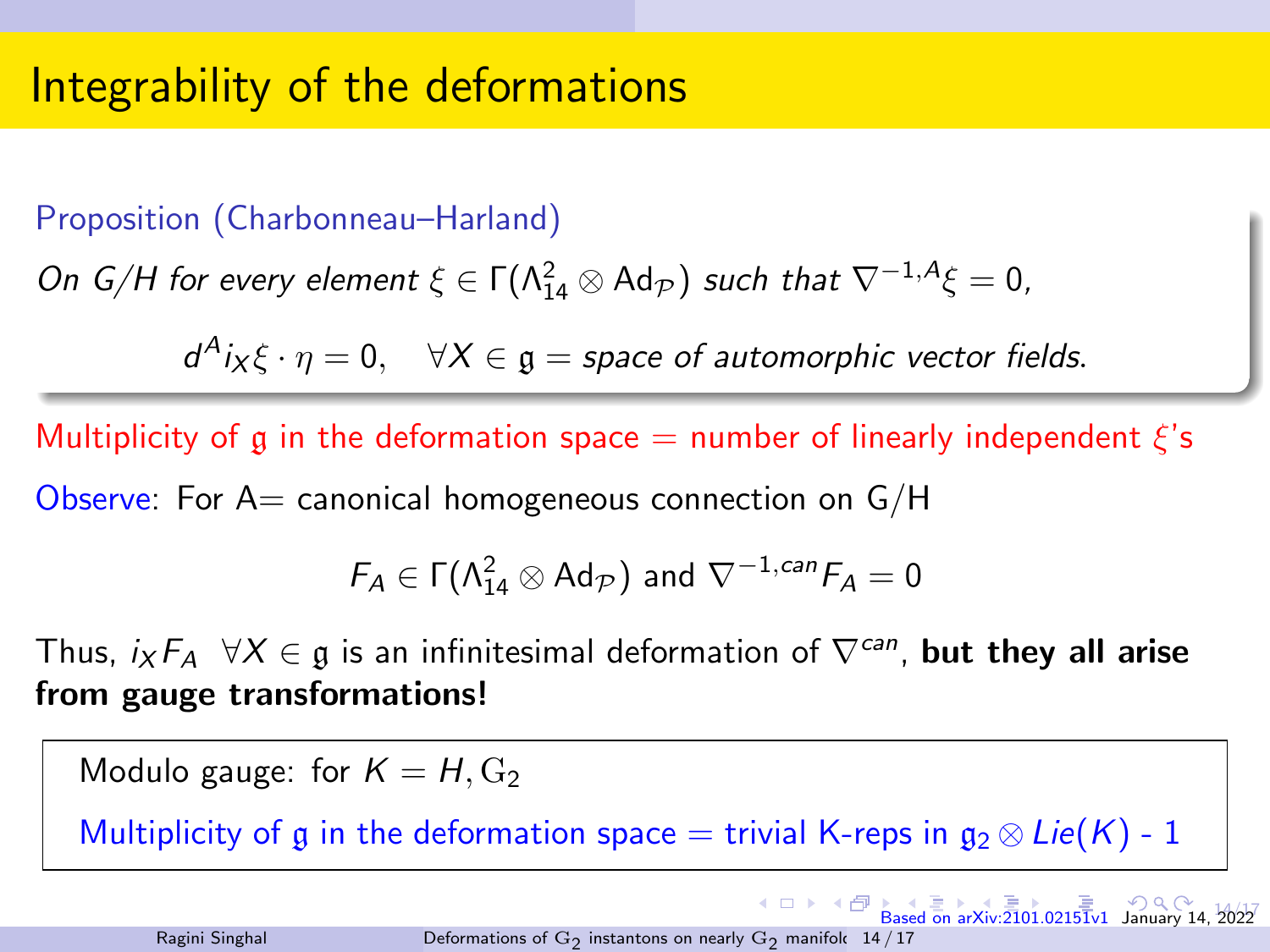<span id="page-37-0"></span>The above accounts for all the deformations except:

| G/H                                         | Structure group          |                                                                        |
|---------------------------------------------|--------------------------|------------------------------------------------------------------------|
|                                             |                          | G2                                                                     |
| $Spin(7)/G_2$                               |                          |                                                                        |
| SO(5)/SO(3)                                 | 0                        | $\mathfrak{so}(5)$                                                     |
| $Sp(2) \times Sp(1)$<br>$Sp(1)\times Sp(1)$ | $V^{(0,1)}_{\mathbb{R}}$ | $\mathfrak{sp}(2)\oplus \mathfrak{sp}(1)\oplus V^{(0,1)}_{\mathbb{R}}$ |
| $SU(3) \times SU(2)$<br>$SU(2) \times U(1)$ | 0                        | $2\mathfrak{su}(2)\oplus 2\mathfrak{su}(3)\oplus 2\mathfrak{su}(3)$    |

Ragini Singhal Deformations of  $\mathrm{G}_2$  [instantons on nearly](#page-0-0)  $\mathrm{G}_2$  manifold  $\,$  15  $/$  17  $\,$ 

 $4.11 +$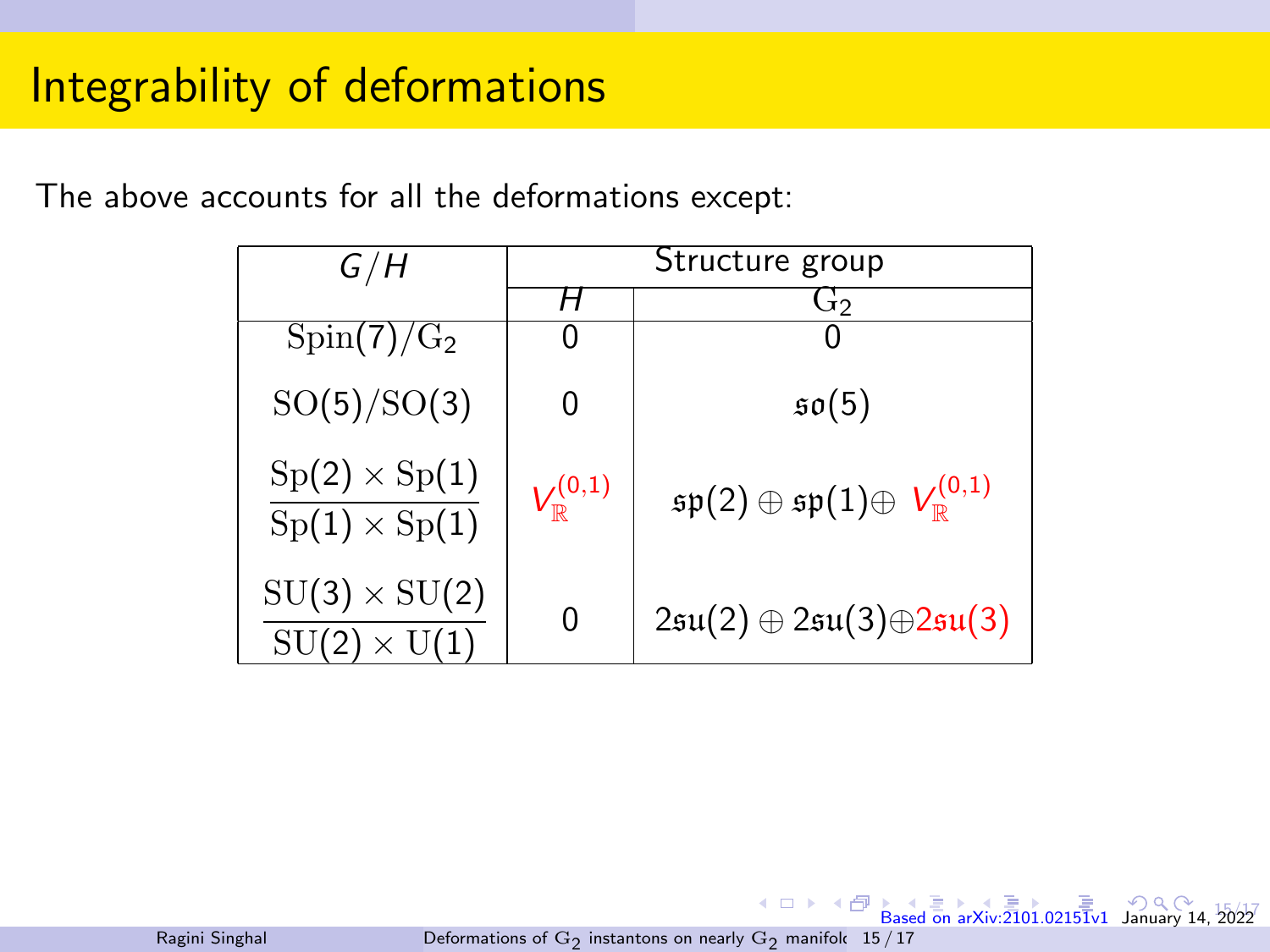The above accounts for all the deformations except:

| G/H                                         | Structure group          |                                                                        |
|---------------------------------------------|--------------------------|------------------------------------------------------------------------|
|                                             |                          | G2                                                                     |
| $Spin(7)/G_2$                               |                          |                                                                        |
| SO(5)/SO(3)                                 | 0                        | $\mathfrak{so}(5)$                                                     |
| $Sp(2) \times Sp(1)$<br>$Sp(1)\times Sp(1)$ | $V_{\mathbb{R}}^{(0,1)}$ | $\mathfrak{sp}(2)\oplus \mathfrak{sp}(1)\oplus V^{(0,1)}_{\mathbb{R}}$ |
| $SU(3) \times SU(2)$<br>$SU(2) \times U(1)$ | 0                        | $2\mathfrak{su}(2)\oplus 2\mathfrak{su}(3)\oplus 2\mathfrak{su}(3)$    |

 $V_{\mathbb{R}}^{0,1}$ : lift of the deformation space of the standard ASD instanton on  $S^4$ 2su(3): Don't know yet!

 $\leftarrow$   $\Box$   $\rightarrow$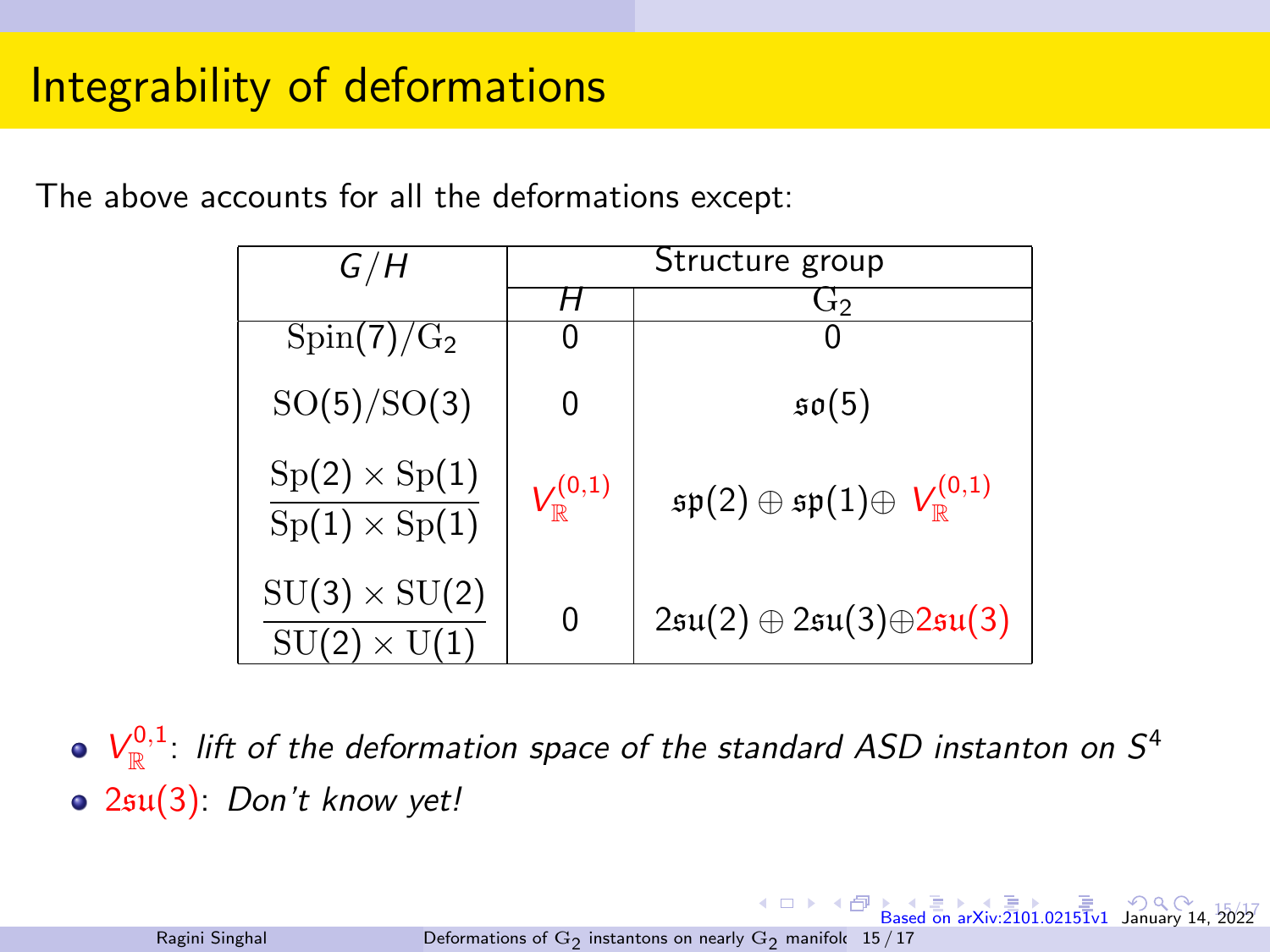<span id="page-39-0"></span>The above accounts for all the deformations except:

| G/H                                         | Structure group          |                                                                        |
|---------------------------------------------|--------------------------|------------------------------------------------------------------------|
|                                             |                          | G2                                                                     |
| $Spin(7)/G_2$                               |                          |                                                                        |
| SO(5)/SO(3)                                 | 0                        | $\mathfrak{so}(5)$                                                     |
| $Sp(2) \times Sp(1)$<br>$Sp(1)\times Sp(1)$ | $V_{\mathbb{R}}^{(0,1)}$ | $\mathfrak{sp}(2)\oplus \mathfrak{sp}(1)\oplus V^{(0,1)}_{\mathbb{R}}$ |
| $SU(3) \times SU(2)$<br>$SU(2) \times U(1)$ | 0                        | $2\mathfrak{su}(2)\oplus 2\mathfrak{su}(3)\oplus 2\mathfrak{su}(3)$    |

 $V_{\mathbb{R}}^{0,1}$ : lift of the deformation space of the standard ASD instanton on  $S^4$ 2su(3): Don't know yet!

Almost all the deformations are genuine.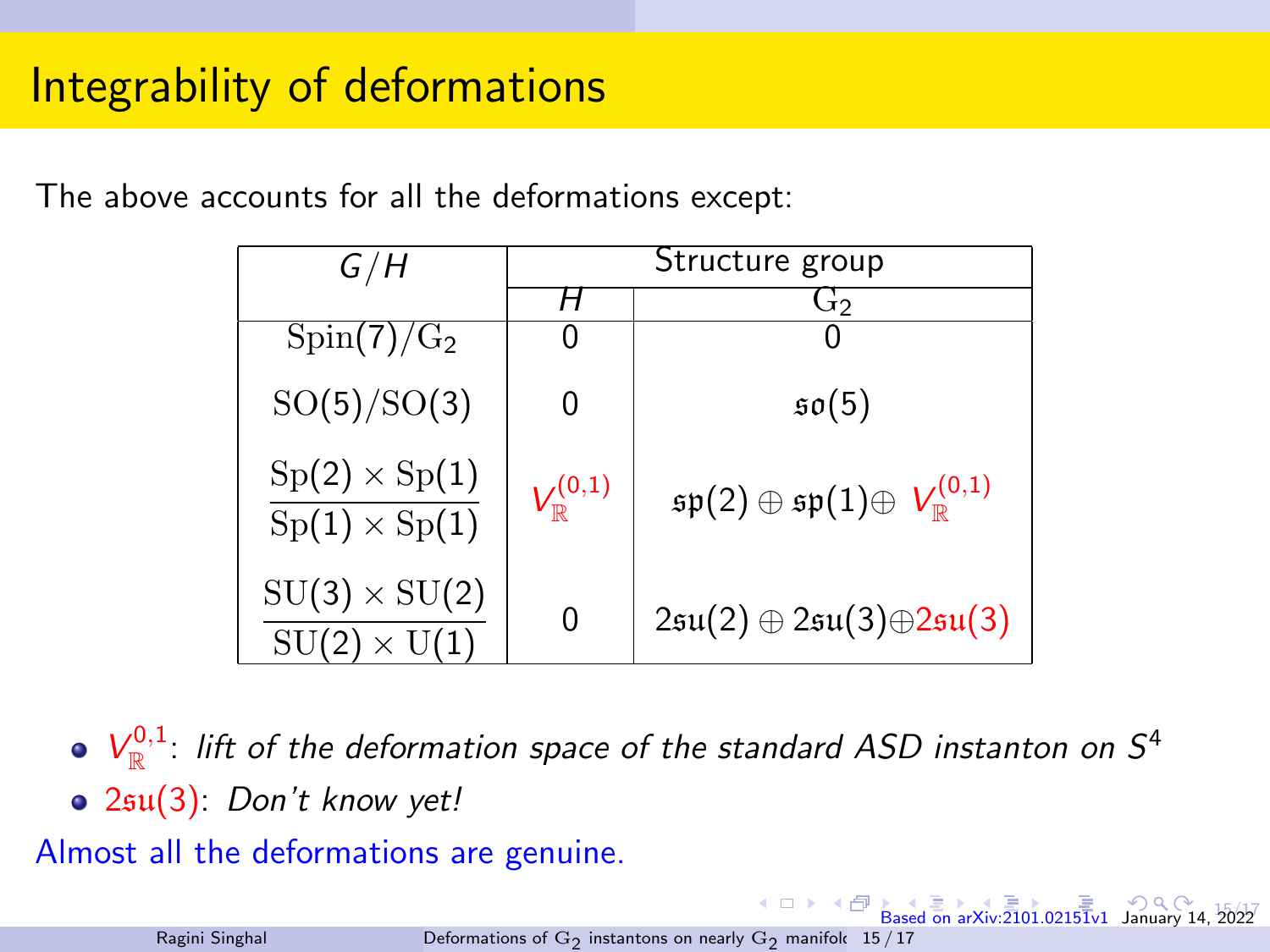- <span id="page-40-0"></span>It would be interesting to see if the deformations in the  $\frac{{\rm SU}(3)\times {\rm SU}(2)}{{\rm SU}(2)\times {\rm U}(1)}$  case comes from the deformations of the nearly  $G_2$  structure found by Alexandrov–Semmelmann.
- Sasakian, 3-Sasakian structures corresponds to the presence of 2,3 independent Killing spinors so a similar deformation problem can be studied there. The canonical connection is an instanton for these manifolds as well (Harland–Nölle, 2012).

16/17

 $\overline{\mathbf{B}}$  [Ba](#page-41-0)[sed](#page-0-0) [on ar](#page-41-0)[Xiv:2](#page-0-0)[101.](#page-41-0)[0215](#page-0-0)[1v1](#page-41-0) January 14,